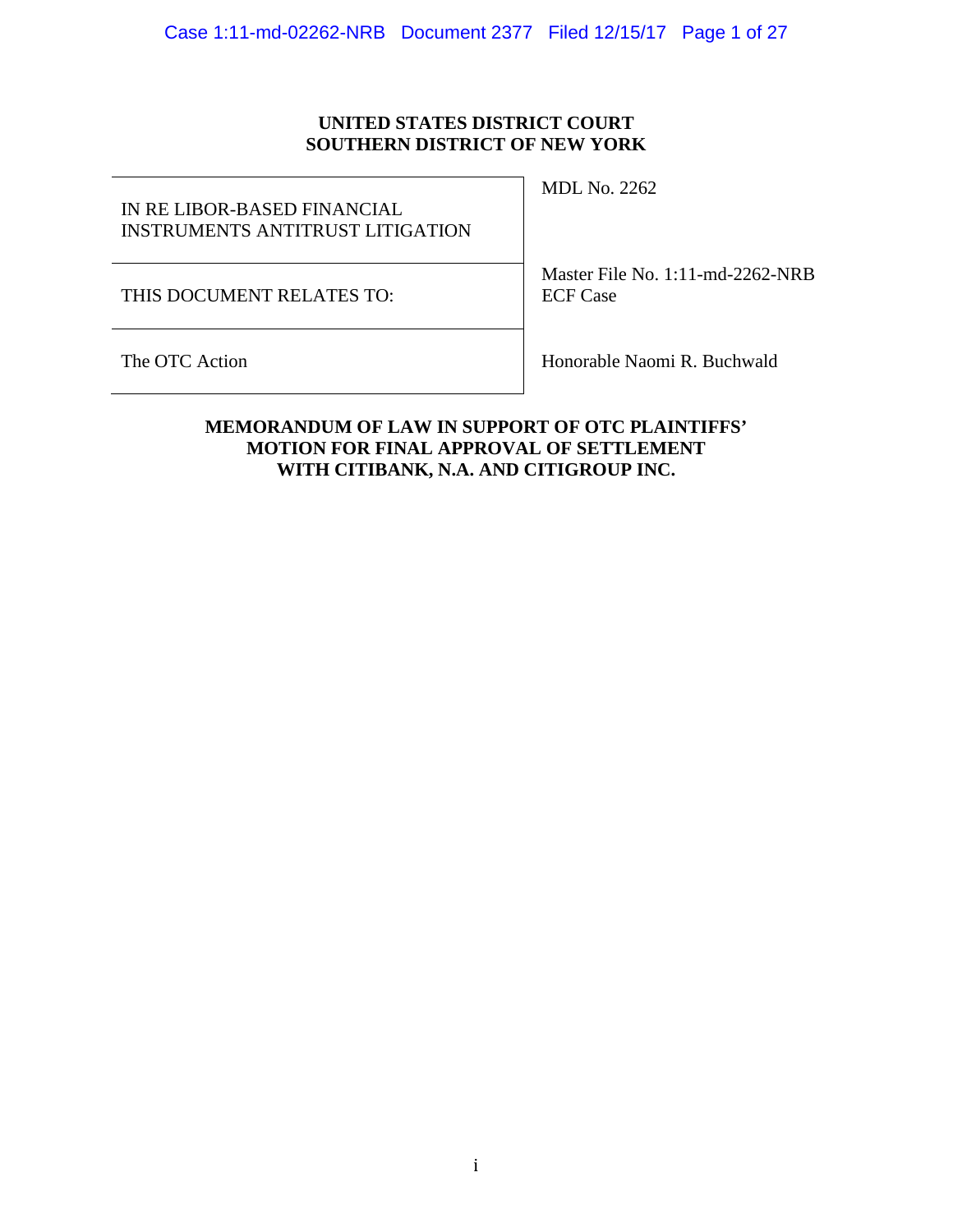# **TABLE OF CONTENTS**

| I.              |    |                                                                                       |  |
|-----------------|----|---------------------------------------------------------------------------------------|--|
| II.             |    |                                                                                       |  |
| $\mathsf{A}$ .  |    |                                                                                       |  |
| <b>B.</b>       |    |                                                                                       |  |
|                 |    |                                                                                       |  |
| $A_{\cdot}$     |    |                                                                                       |  |
|                 | 1. | The Settlement is Presumptively Fair, Reasonable, and Adequate  4                     |  |
|                 | 2. |                                                                                       |  |
|                 |    | The Complexity, Expense, and Likely Duration of the Litigation (Factor 1) 6<br>a.     |  |
|                 |    | $\mathbf b$ .                                                                         |  |
|                 |    | c.                                                                                    |  |
|                 |    | $\mathbf{d}$ .                                                                        |  |
|                 |    | e.                                                                                    |  |
|                 |    | f.<br>The Ability of Defendants to Withstand a Greater Judgment (Factor 7) 11         |  |
|                 |    | The Reasonableness of the Settlement in Light of the Best Possible Recovery and<br>g. |  |
| <b>B.</b>       |    |                                                                                       |  |
| $\mathcal{C}$ . |    | THE COURT SHOULD APPOINT OTC PLAINTIFFS' COUNSEL AS COUNSEL FOR THE CLASS 15          |  |
| D.              |    | NOTICE TO THE CLASS COMPORTED WITH RULE 23 AND DUE PROCESS  15                        |  |
|                 | 1. |                                                                                       |  |
|                 | 2. | The Notice "Fairly Apprised" Potential Class Members of the Settlement and Their      |  |
| E.              |    |                                                                                       |  |
|                 |    |                                                                                       |  |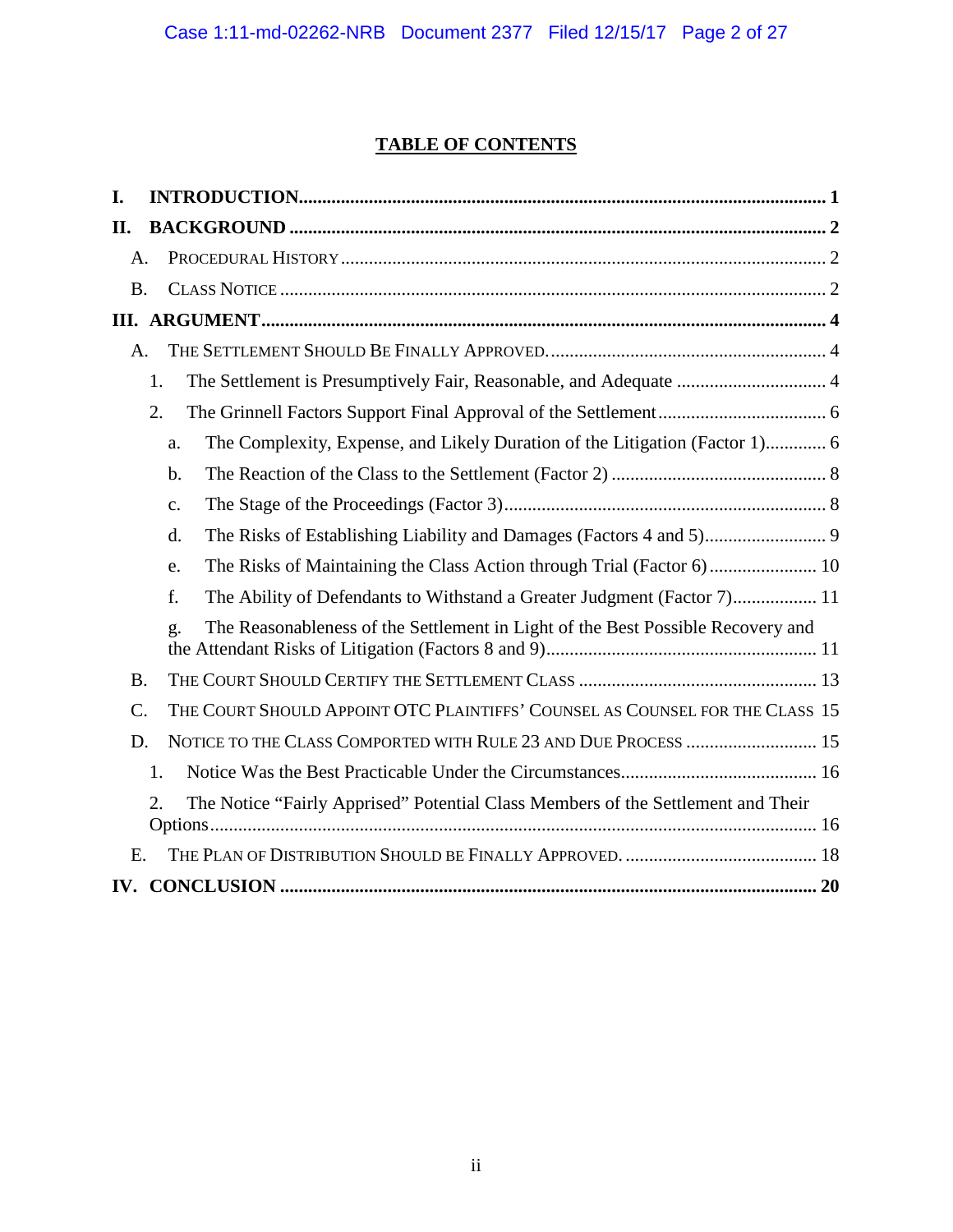# **TABLE OF AUTHORITIES**

| Page(s)                                                                 |  |
|-------------------------------------------------------------------------|--|
| <b>Cases</b>                                                            |  |
| In re Adelphia Commc'ns Corp. Sec. & Derivatives Litig.,                |  |
| In re "Agent Orange" Prod. Liab. Litig.,                                |  |
| In re Air Cargo Shipping Servs. Antitrust Litig.,                       |  |
| Allen v. Dairy Farmers of Am., Inc.,                                    |  |
| In re Am. Bank Note Holographics, Inc.,                                 |  |
| In re Am. Int'l Grp., Inc. Sec. Litig.,                                 |  |
| In re American Int'l Group, Inc. Secs. Litig.,                          |  |
| In re AOL Time Warner, Inc.,                                            |  |
| In re Austrian and German Bank Holocaust Litig.,                        |  |
| In re Bear Stearns Companies, Inc. Secs., Derivative, and ERISA Litig., |  |
| Strougo ex rel. Brazilian Equity Fund, Inc. v. Bassini,                 |  |
| Cardiology Assocs., P.C. v. Nat'l Intergroup, Inc.,                     |  |
| In re Cathode Ray Tube (CRT) Antitrust Litig.,                          |  |
| Charron v. Pinnacle Grp. N.Y. LLC,                                      |  |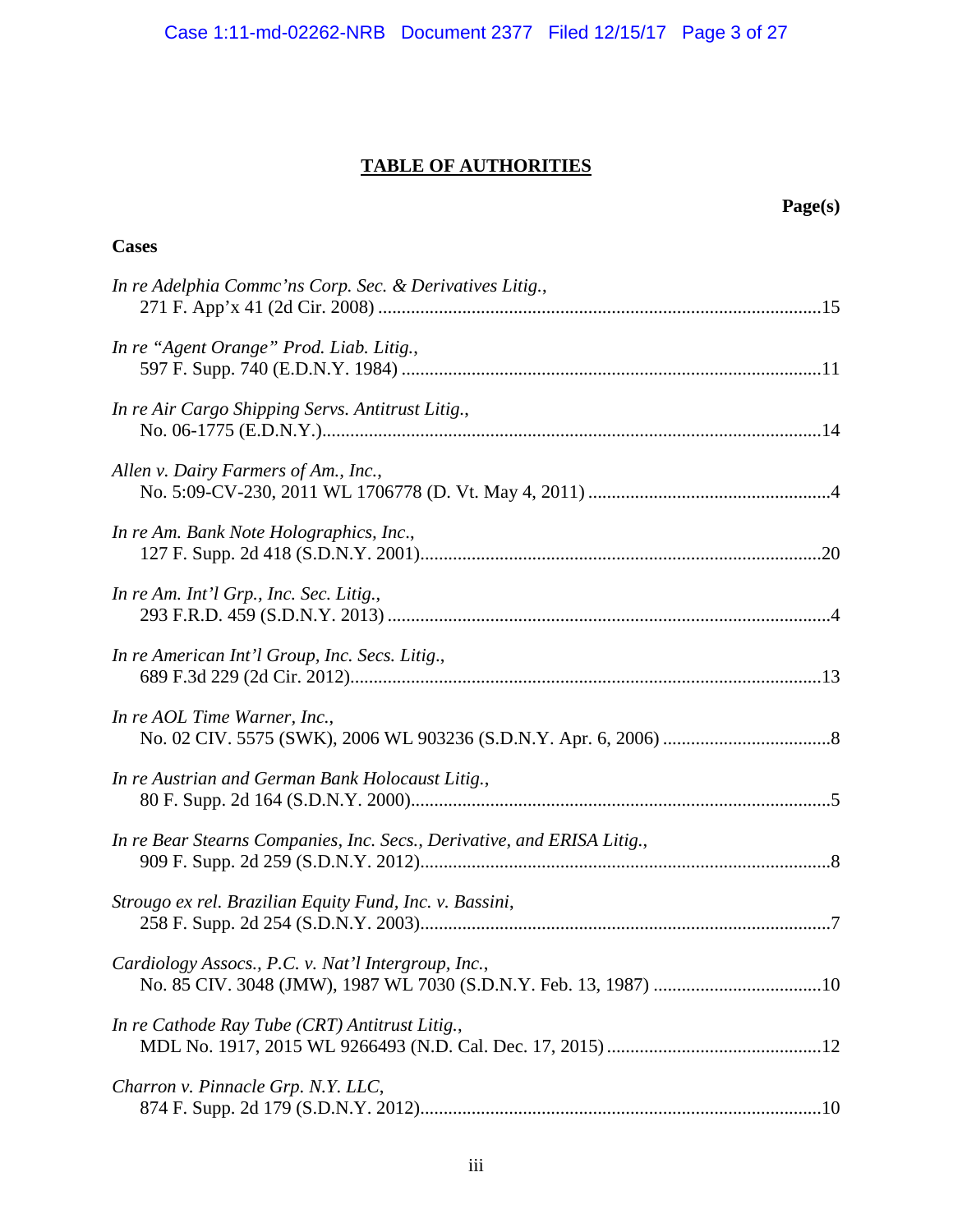# Case 1:11-md-02262-NRB Document 2377 Filed 12/15/17 Page 4 of 27

| In re Citigroup Inc. Sec. Litig.,                                                                                                          |
|--------------------------------------------------------------------------------------------------------------------------------------------|
| City of Detroit v. Grinnell Corp.,                                                                                                         |
| Comcast Corp. v. Behrend,                                                                                                                  |
| In re Corrugated Container Antitrust Litig.,                                                                                               |
| In re Corrugated Container Antitrust Litig.,                                                                                               |
| In re Credit Default Swaps Antitrust Litig.,<br>No. 13MD2476 (DLC), 2016 WL 2731524 (S.D.N.Y. Apr. 26, 2016)16, 18, 19                     |
| In re Currency Conversion Fee Antitrust Litig.,                                                                                            |
| D'Amato v. Deutsche Bank,                                                                                                                  |
| In re Dynamic Random Access Memory (DRAM) Antitrust Litig.,<br>No. M-02-1486- PJH, 2013 U.S. Dist. LEXIS 188116 (N.D. Cal. Jan. 8, 2013)13 |
| Eisen v. Carlisle & Jacquelin,                                                                                                             |
| In re Flag Telecom Holdings, Ltd. Sec. Litig.,                                                                                             |
| Frank v. Eastman Kodak Co.,                                                                                                                |
| Gelboim v. Bank of America Corp.,                                                                                                          |
| Gelboim v. Bank of America Corp.,                                                                                                          |
| In re Glob. Crossing Sec. & ERISA Litig.,                                                                                                  |
| In re High-Tech Employee Antitrust Litig.,                                                                                                 |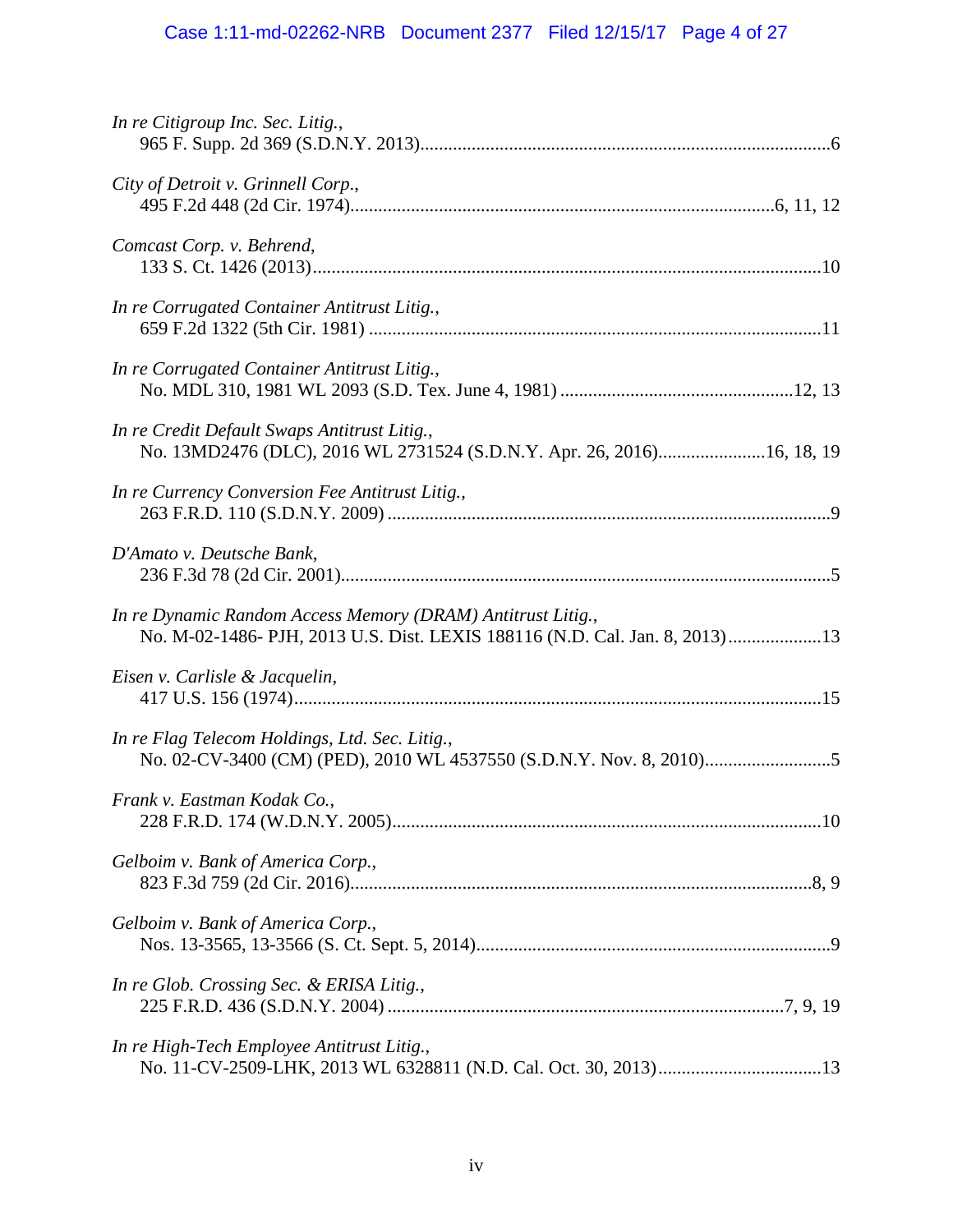# Case 1:11-md-02262-NRB Document 2377 Filed 12/15/17 Page 5 of 27

| In re IMAX Securities Litig.,                                                                                                       |  |
|-------------------------------------------------------------------------------------------------------------------------------------|--|
| In re Insurance Brokerage Antitrust Litig.,                                                                                         |  |
| In re Ionosphere Clubs, Inc.,                                                                                                       |  |
| Jermyn v. Best Buy Stores, L.P.,                                                                                                    |  |
| In re Linerboard Antitrust Litig.,                                                                                                  |  |
| In re Marsh ERISA Litig.,                                                                                                           |  |
| Massiah v. MetroPlus Health Plan, Inc.,                                                                                             |  |
| In re NASDAQ Market-Makers Antitrust Litig.,                                                                                        |  |
| Newman v. Stein,                                                                                                                    |  |
| In re PaineWebber Ltd. P'ships Litig.,                                                                                              |  |
| Park v. The Thomson Corp.,                                                                                                          |  |
| In re Payment Card Interchange Fee & Merch. Disc. Antitrust Litig.,                                                                 |  |
| In re Platinum and Palladium Commodities Litig.,                                                                                    |  |
| Precision Assocs. v. Panalpina World (Holding) Transp. Ltd.,<br>No. 08-CV-42 (JG) (VVP), 2013 WL 4525323 (E.D.N.Y. Aug. 27, 2013)12 |  |
| In re Pressure Sensitive Labelstock Antitrust Litig.,                                                                               |  |
| In re Processed Egg Prods. Antitrust Litig.,                                                                                        |  |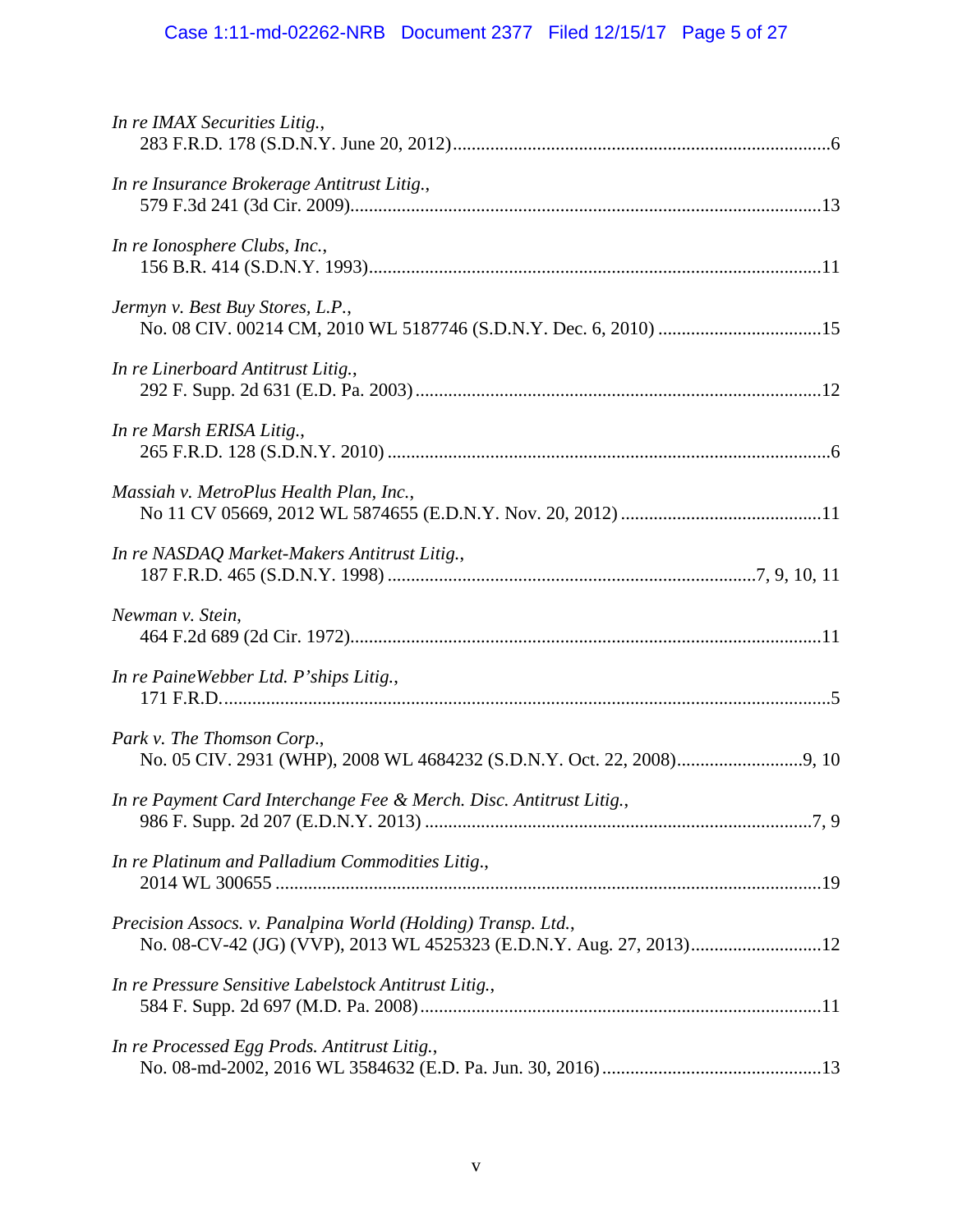# Case 1:11-md-02262-NRB Document 2377 Filed 12/15/17 Page 6 of 27

| Ramirez v. DeCoster,                             |
|--------------------------------------------------|
| In re Telik, Inc. Sec. Litig.,                   |
| In re Veeco Instruments Inc. Sec. Litig.,        |
| Virgin Atl. Airways Ltd. v. British Airways PLC, |
| In re Vitamin C Antitrust Litig.,                |
| Wal-Mart Stores, Inc. v. Visa U.S.A. Inc.,       |
| Weber v. Gov't Emps. Ins. Co.,                   |
| Weseley v. Spear, Leeds & Kellogg,               |
| <b>Rules</b>                                     |
|                                                  |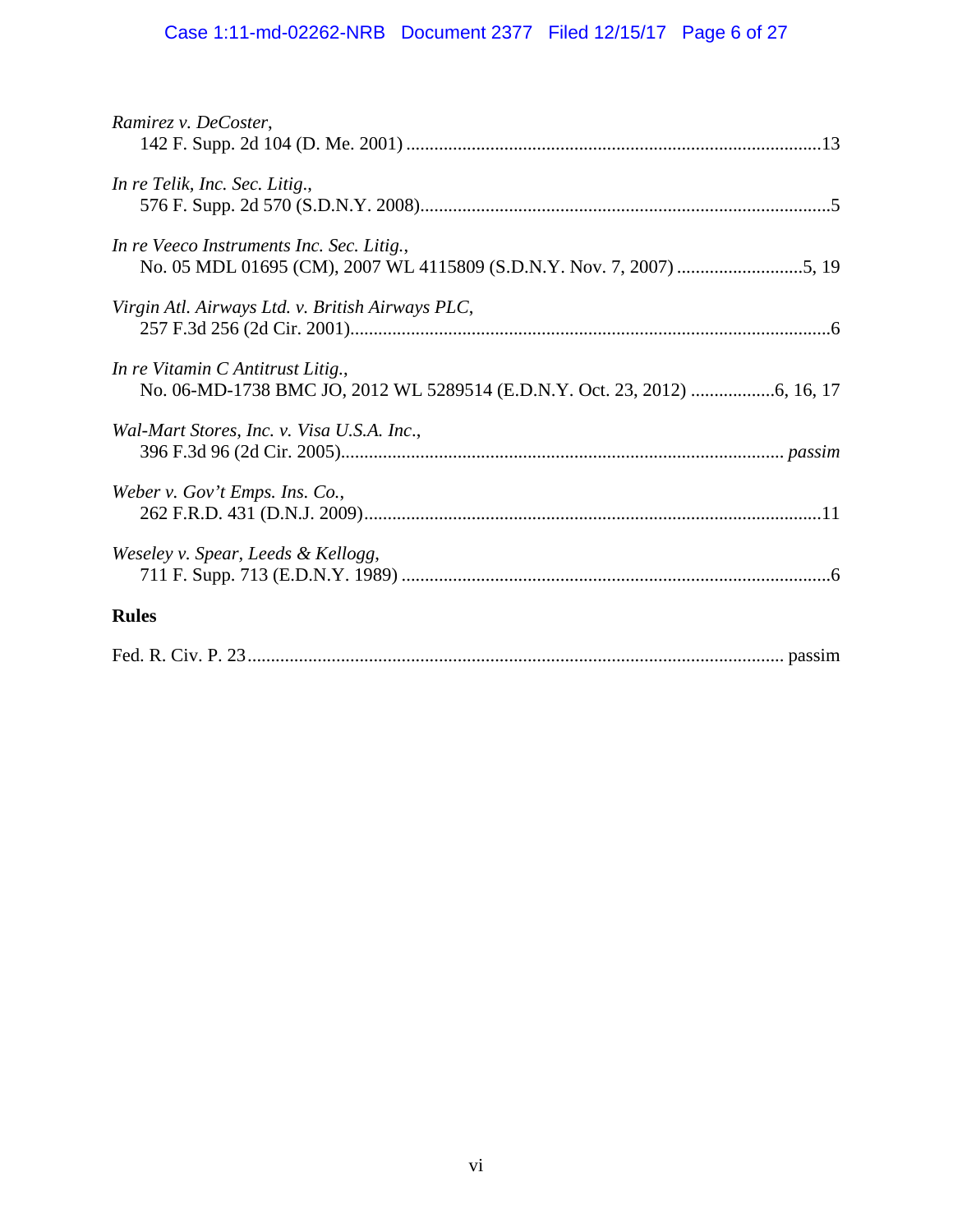#### Case 1:11-md-02262-NRB Document 2377 Filed 12/15/17 Page 7 of 27

Pursuant to Federal Rule of Civil Procedure 23(c), (e), and (g), OTC Plaintiffs, by and through their counsel, Susman Godfrey LLP and Hausfeld LLP (together, "Interim Co-Lead Counsel"), respectfully submit this Memorandum of Law in Support of their Motion for Final Approval of Settlement with Citibank N.A. and Citigroup Inc., requesting final approval of the Settlement, final approval of the plan of distribution, final approval of the notice disseminated to class members, certification of the Settlement Class, and appointment of Hausfeld LLP and Susman Godfrey LLP as Co-Lead Counsel for the Settlement Class.

## <span id="page-6-0"></span>**I. INTRODUCTION**

Subject to this Court's approval, OTC Plaintiffs, on behalf of the Settlement Class, have agreed to settle all claims against Citibank N.A. and Citigroup Inc. (collectively, "Citi") in exchange for a cash payment of \$130,000,000 and extensive cooperation from Citi.

This is a very favorable result given the many inherent risks in litigation. Indeed, members of the Settlement Class - sophisticated investors - have resoundingly supported the Settlement.<sup>[1](#page-6-1)</sup> There has not been a single objection, and no class member has so far requested exclusion. The money that will be distributed to class members making claims will be substantial, and because OTC Plaintiffs' and Settlement Class members' claims against the non-settling defendants remain intact, they will have the ability to recover more of their losses in future settlements.<sup>[2](#page-6-2)</sup>

For several reasons, and as demonstrated below, the relief requested in the motion is appropriate. First, the Settlement is an excellent result; is fair, reasonable and adequate under the governing standards in this Circuit; and warrants final approval. Second, notice to potential members of the Settlement Class complied with Rule 23 and due process, such that it also warrants

<span id="page-6-1"></span> <sup>1</sup> Unless otherwise defined herein, all capitalized terms have the meaning ascribed to them in the Settlement Agreement Between OTC Plaintiffs Citibank N.A. and Citigroup Inc., dated July 27, 2017 (the "Settlement").

<span id="page-6-2"></span><sup>2</sup> Members of the Settlement Class also have the ability to claim funds from the previously approved settlement with Barclays, and would have the right to share in proceeds from future settlements or any recoveries at trial.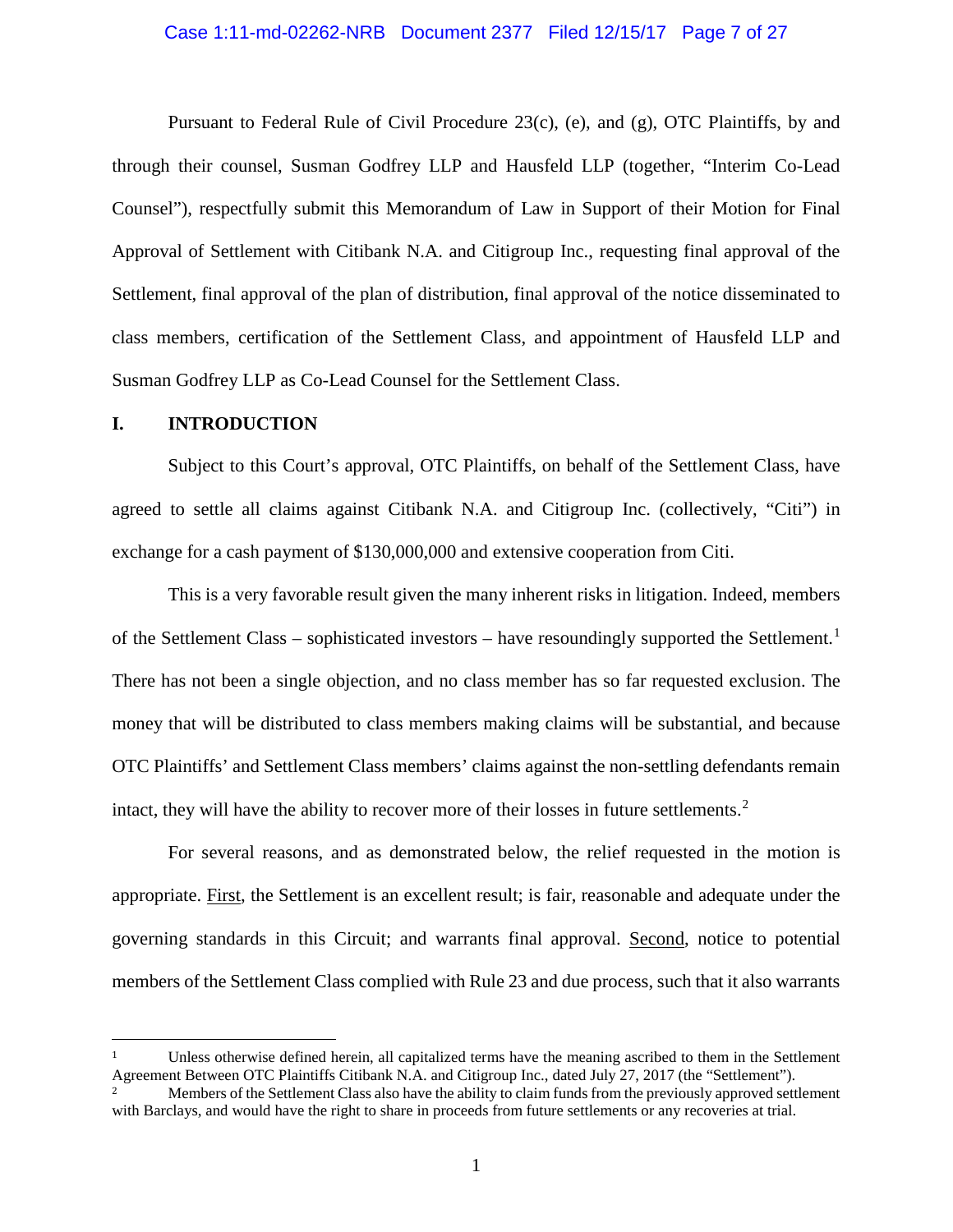#### Case 1:11-md-02262-NRB Document 2377 Filed 12/15/17 Page 8 of 27

final approval. Third, the proposed Settlement Class meets all of the requirements of Rule 23 such that the Court should certify it for purposes of this Settlement. Fourth, Interim Co-Lead Counsel has diligently prosecuted this complex class action and should be appointed as Co-Lead Counsel for the Settlement Class. Finally, the Plan of Distribution, which distributes funds on a pro rata basis, is a fair, reasonable, and rational method for distributing the Net Settlement Fund to the Settlement Class and also warrants final approval.

### <span id="page-7-1"></span><span id="page-7-0"></span>**II. BACKGROUND**

#### **A. Procedural History**

On August 31, 2017, the Court granted preliminary approval to the Settlement and granted OTC Plaintiffs' request to appoint Kenneth Feinberg as the Settlement Administrator, Rust Consulting, Inc. as the Claims Administrator, and Huntington National Bank as the Escrow Agent. ECF No. 2247. On September 26, 2017, the Court found that the proposed notice plan "constitute[d] the best notice practicable under the circumstances," and preliminarily approved the plan of distribution. ECF No. 2290. The Court subsequently approved edits to the Long Form Notice. ECF No. 2232.

#### **B. Class Notice**

<span id="page-7-2"></span>As described in greater detail below, notice was provided to potential members of the Settlement Class in compliance with the approved notice plan and amended notice plan. This consists of notice in three ways: Direct Notice, Publication Notice, and Internet Notice.

**Direct Notice.** OTC Plaintiffs provided direct notice to every potential class member that could be identified through reasonable efforts. First, OTC Plaintiffs sent direct notice to 3,167 potential Citi counterparty addresses and 43,479 potential class members' addresses that were

2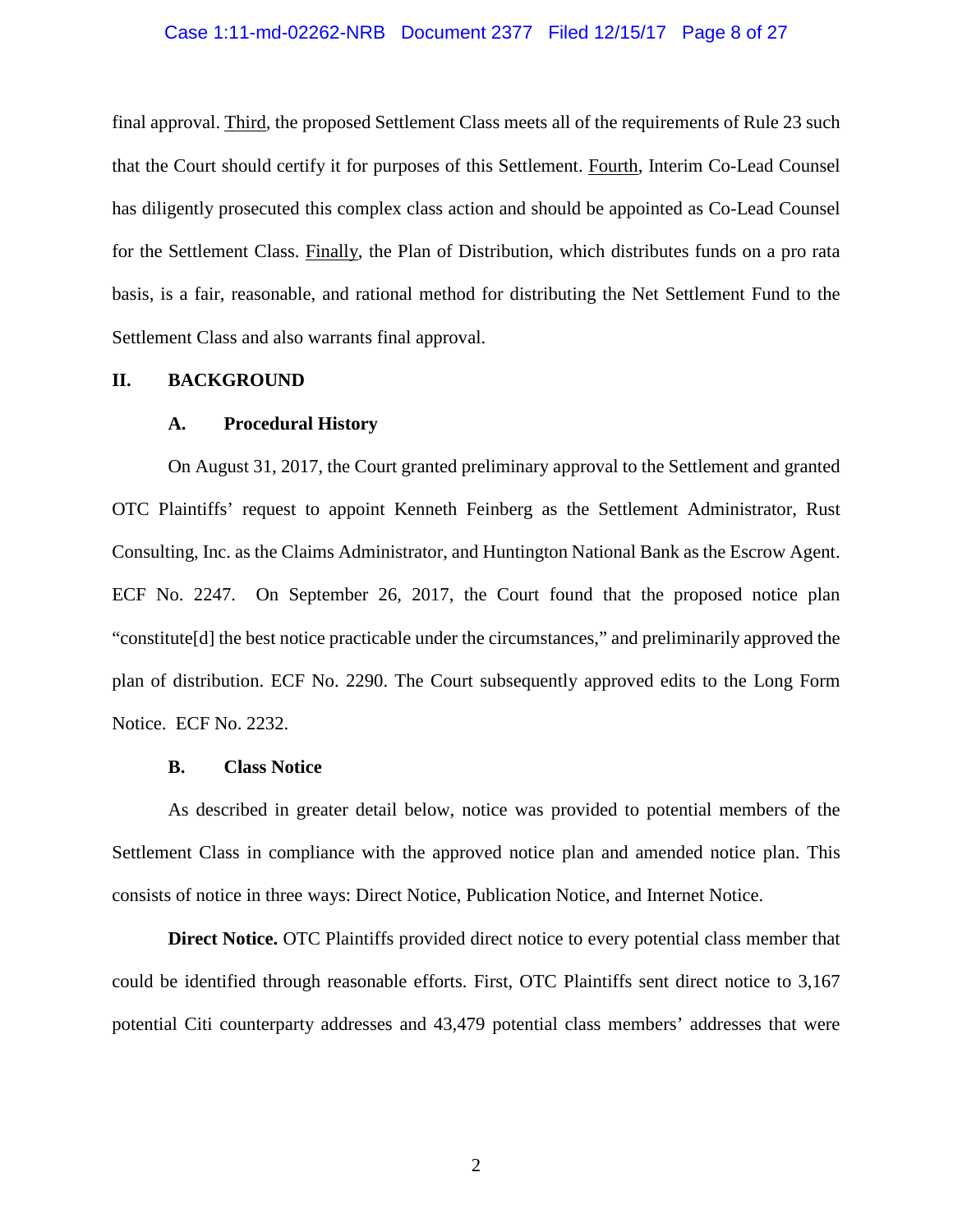#### Case 1:11-md-02262-NRB Document 2377 Filed 12/15/17 Page 9 of 27

obtained from the business records of other Defendants. [3](#page-8-0) Rabe Decl. ¶7 & n.1. Second, Credit Suisse AG and HSBC agreed to give direct notice to their own counterparties. *Id*. *¶* 7 n.2.<sup>[4](#page-8-1)</sup> Third, OTC Plaintiffs furnished direct notice to mailing lists comprising 24,123 institutional investors (including insurance companies, pension funds, hedge funds, and banks) and 66,946 state, city, and county government offices that are likely to be potential class members. *Id*.  $\P$  7 n.1. Consistent with the Court's orders, direct notice was dispatched to potential Settlement Class members on November 14, 2017. *Id*. ¶¶ 11.

**Publication Notice.** Between October 30, 2017 and November 13, 2017 , OTC Plaintiffs transmitted Publication Notice in 4 national newspapers, 2 business magazines, and 9 trade magazines. Wheatman Decl. ¶¶ 18-23, Ex. 1. These publications included *The Economist*; *Bloomberg Businessweek*; *Institutional Investor*; *Pensions & Investments*; *Financial Times*; and *The Wall Street Journal*. *Id*. In addition, on August 1, 2017, OTC Plaintiffs disseminated notice through a global press release distributed through Business Wire to key financial and business media, with coverage of newspapers, television, radio, news agencies, analysts and business publications/editors throughout the world, using a variety of platforms and aggregators including AP Mobile, Yahoo! Finance and Viigo. *Id*. ¶ 30.

**Internet Notice.** Internet Notice provided potential Class Members with additional notice opportunities. The Internet Notice was allocated to maximize gross impressions<sup>[5](#page-8-2)</sup> through various targeted websites (*e.g.*, LinkedIn, Traders Magazine Online News, and CFA Institute Financial

<span id="page-8-0"></span> <sup>3</sup> Barclays; Citi; JPMorgan Chase, RBC, Bank of America, Deutsche Bank, and UBS.

<span id="page-8-1"></span>Every live Defendant in the OTC Action has cooperated with OTC Plaintiffs in sending notice to potential members of the Settlement Class. As to the dismissed Defendants, on February 3, 2017, OTC Plaintiffs informed the Court that several defendants dismissed for lack of personal jurisdiction refused to produce their counterparty addresses. ECF No. 1764. Plaintiffs asked for an order compelling defendants to produce that data, should the Court deem that necessary for notice of the Barclays Settlement. No such order was issued.

<span id="page-8-2"></span><sup>5</sup> Gross impressions are the total number of times a media outlet containing the Notice is seen. This figure does not represent the total number of unique viewers of the Notice, as some viewers/readers will see the Notice in more than one media outlet. Wheatman Decl. ¶ 25 n. 2.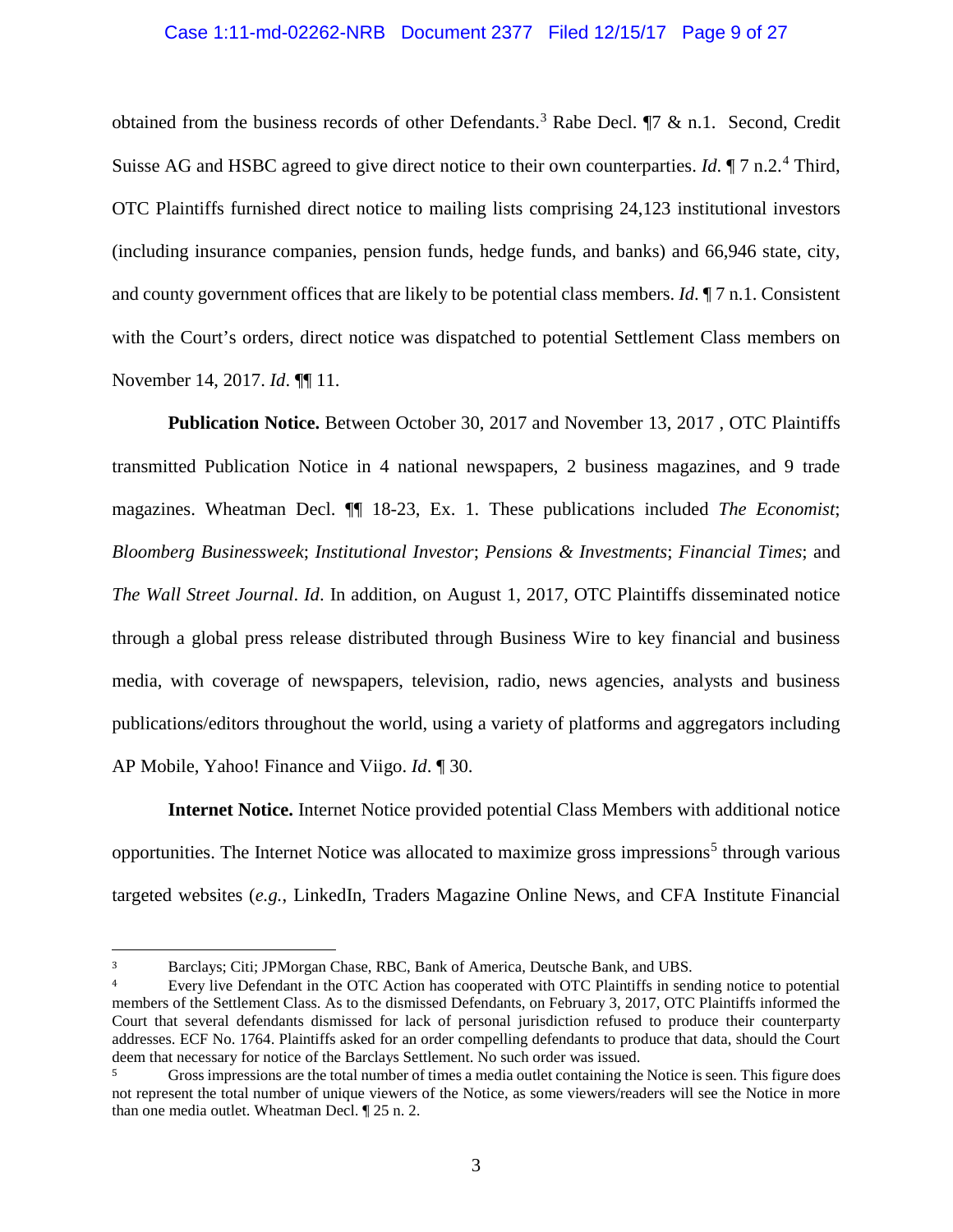NewsBrief). *Id*. ¶¶ 24-27, Ex. 3.

**Settlement Website.** On November 14, 2017, OTC Plaintiffs also established the Settlement Website − https://USDollarLiborSettlement.com/mainpage/Citibank/Home.aspx − to enable members of the Settlement Class to obtain all information about the Settlement and to file a claim electronically. Rabe Decl.  $\P$  1[6](#page-9-6)-18.<sup>6</sup> As of December 14, 2017, the Settlement Website has had 56,601 unique visitors, who have downloaded the notice 177 times and submitted 47 claims. *Id*. ¶ 17.

This complied with all aspects of the approved notice plans. Rabe Decl. ¶¶ 1-2, 6-21, Exs. A & B; Wheatman Decl. ¶¶ 1-3, 12-37, Exs. 1-4.

#### <span id="page-9-1"></span><span id="page-9-0"></span>**III. ARGUMENT**

#### **A. The Settlement Should Be Finally Approved.**

Rule 23(e) provides that the Court should grant final approval to a class action settlement if it is "fair, reasonable, and adequate." Fed. R. Civ. P. 23(e)(2). In making this determination, the Court should consider both the procedural and substantive fairness of the settlement. *See Wal-Mart Stores, Inc. v. Visa U.S.A. Inc*., 396 F.3d 96, 116 (2d Cir. 2005); *In re Am. Int'l Grp., Inc. Sec. Litig.*, 293 F.R.D. 459, 464 (S.D.N.Y. 2013). Public policy favors the settlement of disputed claims among private litigants, particularly in class actions. *See Wal-Mart*, 396 F.3d at 116-17; *Allen v. Dairy Farmers of Am., Inc.*, No. 5:09-CV-230, 2011 WL 1706778, at \*2 (D. Vt. May 4, 2011). Recently, in the Yen LIBOR case,

### <span id="page-9-5"></span><span id="page-9-4"></span><span id="page-9-3"></span>*1. The Settlement is Presumptively Fair, Reasonable, and Adequate*

<span id="page-9-2"></span>Where a settlement is the "product of arm's length negotiations conducted by experienced counsel knowledgeable in complex class litigation," the settlement enjoys a "presumption of

<span id="page-9-6"></span><sup>&</sup>lt;sup>6</sup> All notices referred potential members of the Settlement Class to that website so that they could obtain information about the Settlement and to make a claim electronically. *See* Rabe Decl. Exs. A & B.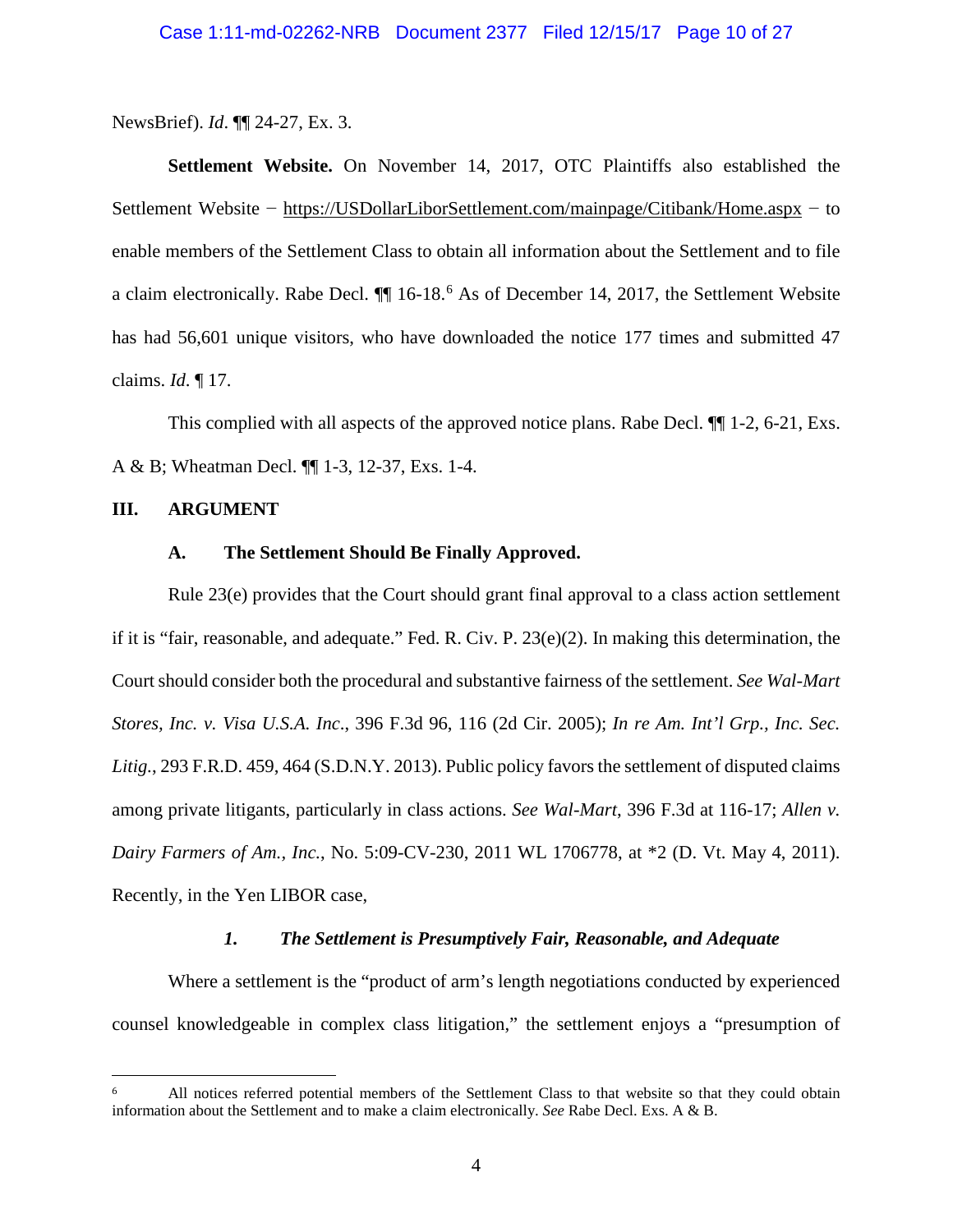#### <span id="page-10-4"></span>Case 1:11-md-02262-NRB Document 2377 Filed 12/15/17 Page 11 of 27

<span id="page-10-3"></span><span id="page-10-0"></span>fairness." *In re Austrian and German Bank Holocaust Litig.*, 80 F. Supp. 2d 164, 173-74 (S.D.N.Y. 2000); *see also Wal-Mart*, 396 F.3d at 116. Indeed, in such circumstances, "'great weight' is accorded to the recommendations of counsel, who are most closely acquainted with the facts of the underlying litigation." *In re PaineWebber Ltd. P'ships Litig.*, 171 F.R.D. at 125; *see also In re Telik, Inc. Sec. Litig*., 576 F. Supp. 2d 570, 576 (S.D.N.Y. 2008). That is precisely the case here. The Settlement was reached after extended, frank, and contentious negotiations over the course of more than two years, including a mediation session and negotiations conducted under the guidance of the Honorable Layn R. Phillips.<sup>[7](#page-10-6)</sup> The involvement of a a mediator strengthens the presumption of fairness. *In re Flag Telecom Holdings, Ltd. Sec. Litig.*, No. 02-CV-3400 (CM) (PED), 2010 WL 4537550, at \*14 (S.D.N.Y. Nov. 8, 2010) (noting that the "presumption in favor of the negotiated settlement in this case is strengthened by the fact that settlement was reached in an extended mediation"); *D'Amato v. Deutsche Bank*, 236 F.3d 78, 85 (2d Cir. 2001) ("[A] mediator's involvement . . . helps to ensure that the proceedings were free of collusion and undue pressure.").

<span id="page-10-5"></span><span id="page-10-2"></span><span id="page-10-1"></span>Moreover, OTC Plaintiffs played an active role in the litigation and support the Settlement. These OTC Plaintiffs are highly sophisticated, such as Yale University and Baltimore. OTC Plaintiffs' involvement further supports the presumption of fairness. *See In re Veeco Instruments Inc. Sec. Litig.*, No. 05 MDL 01695 (CM), 2007 WL 4115809, at \*5 (S.D.N.Y. Nov. 7, 2007) (noting that a settlement reached "under the supervision and with the endorsement of a sophisticated institutional investor . . . is entitled to an even greater presumption of reasonableness.").

<span id="page-10-6"></span> <sup>7</sup> For a more extended discussion of the procedural history of this case, including a summary of the claims, the settlement negotiations, and the terms of the settlement, the OTC Plaintiffs hereby incorporate by reference the Declaration of Marc. M. Seltzer, filed with the motion for preliminary approval. ECF No. 2197.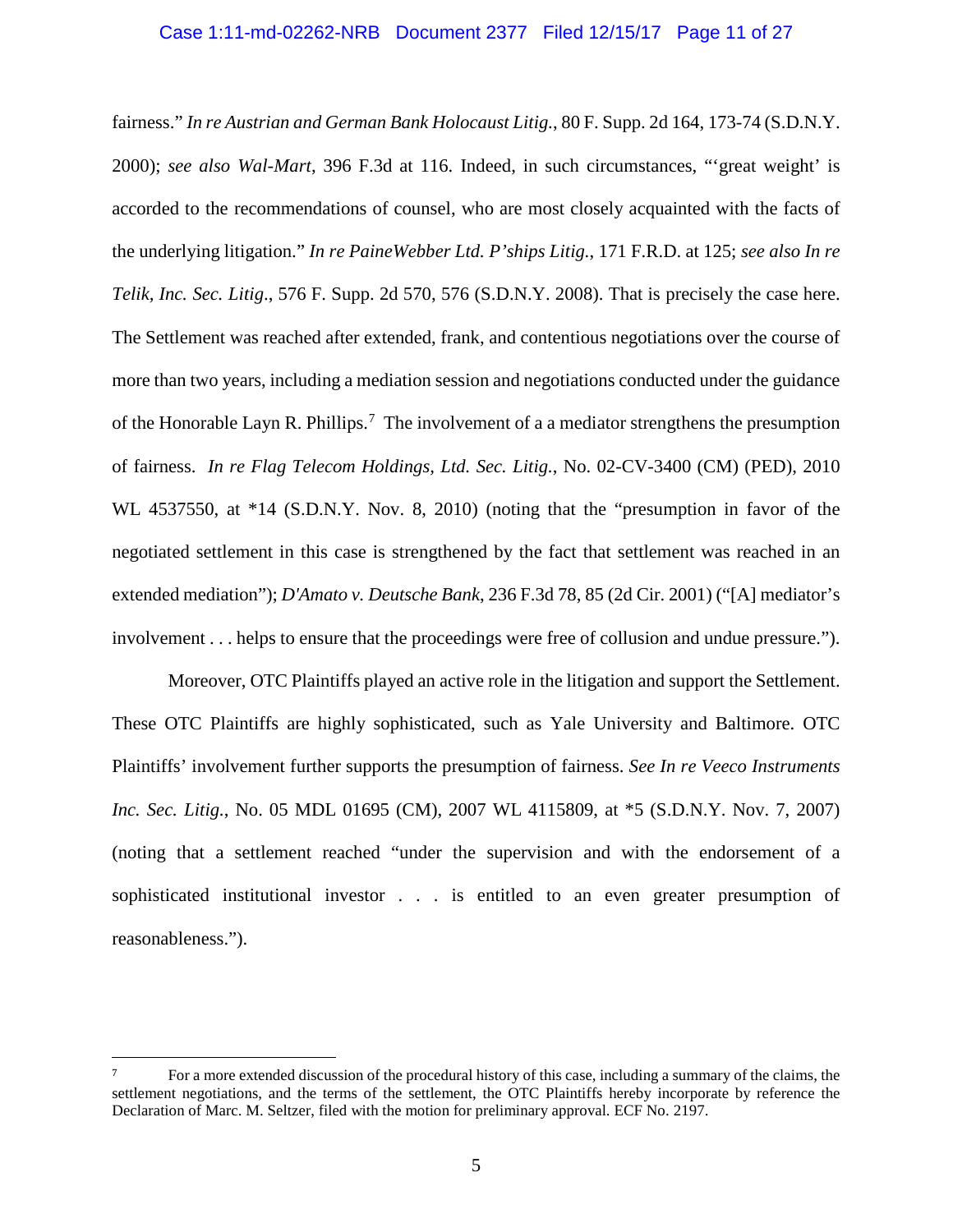# <span id="page-11-3"></span>*2. The Grinnell Factors Support Final Approval of the Settlement*

<span id="page-11-0"></span>The Settlement is also substantively fair, reasonable, and adequate. The Second Circuit has identified nine factors the courts should examine when considering whether to final approve a proposed class settlement (the "*Grinnell* factors"):

(1) the complexity, expense and likely duration of the litigation, (2) the reaction of the class to the settlement, (3) the stage of the proceedings and the amount of discovery completed, (4) the risks of establishing liability, (5) the risks of establishing damages, (6) the risks of maintaining the class action through the trial, (7) the ability of the defendants to withstand a greater judgment, (8) the range of reasonableness of the settlement fund in light of the best possible recovery, and (9) the range of reasonableness of the settlement fund to a possible recovery in light of all the attendant risks of litigation.

*City of Detroit v. Grinnell Corp*., 495 F.2d 448, 463 (2d Cir. 1974), *abrogated on other grounds by Goldberger v. Integrated Res., Inc.*, 209 F.3d 43 (2d Cir. 2000). As demonstrated below, the Settlement amply satisfies the *Grinnell* factors. [8](#page-11-9)

# <span id="page-11-8"></span><span id="page-11-7"></span><span id="page-11-6"></span><span id="page-11-2"></span>**a. The Complexity, Expense, and Likely Duration of the Litigation (Factor 1)**

<span id="page-11-1"></span>Courts in this Circuit have frequently remarked that antitrust cases readily meet the first *Grinnell* factor. *See In re Vitamin C Antitrust Litig.*, No. 06-MD-1738 BMC JO, 2012 WL 5289514, at \*4 (E.D.N.Y. Oct. 23, 2012) ("Federal antitrust cases are complicated, lengthy, and bitterly fought, as well as costly."); *see also Virgin Atl. Airways Ltd. v. British Airways PLC*, 257 F.3d 256, 263 (2d Cir. 2001); *Weseley v. Spear, Leeds & Kellogg*, 711 F. Supp. 713, 719 (E.D.N.Y. 1989). This is because "the more complex, expensive, and time consuming the future litigation, the more beneficial settlement becomes as a matter of efficiency to the parties and the Court." *In re Citigroup Inc. Sec. Litig.*, 965 F. Supp. 2d 369, 381-82 (S.D.N.Y. 2013).

<span id="page-11-9"></span><span id="page-11-5"></span><span id="page-11-4"></span><sup>&</sup>lt;sup>8</sup> "[N]ot every factor must weigh in favor of settlement[;] rather [a] court should consider the totality of these factors in light of the particular circumstances." *In re IMAX Securities Litig.*, 283 F.R.D. 178, 189 (S.D.N.Y. June 20, 2012). And in reviewing a settlement, a court "should not attempt to approximate a litigated determination of the merits of the case lest the process of determining whether to approve a settlement simply substitute one complex, time consuming and expensive litigation for another." *In re Marsh ERISA Litig.*, 265 F.R.D. 128, 138 (S.D.N.Y. 2010).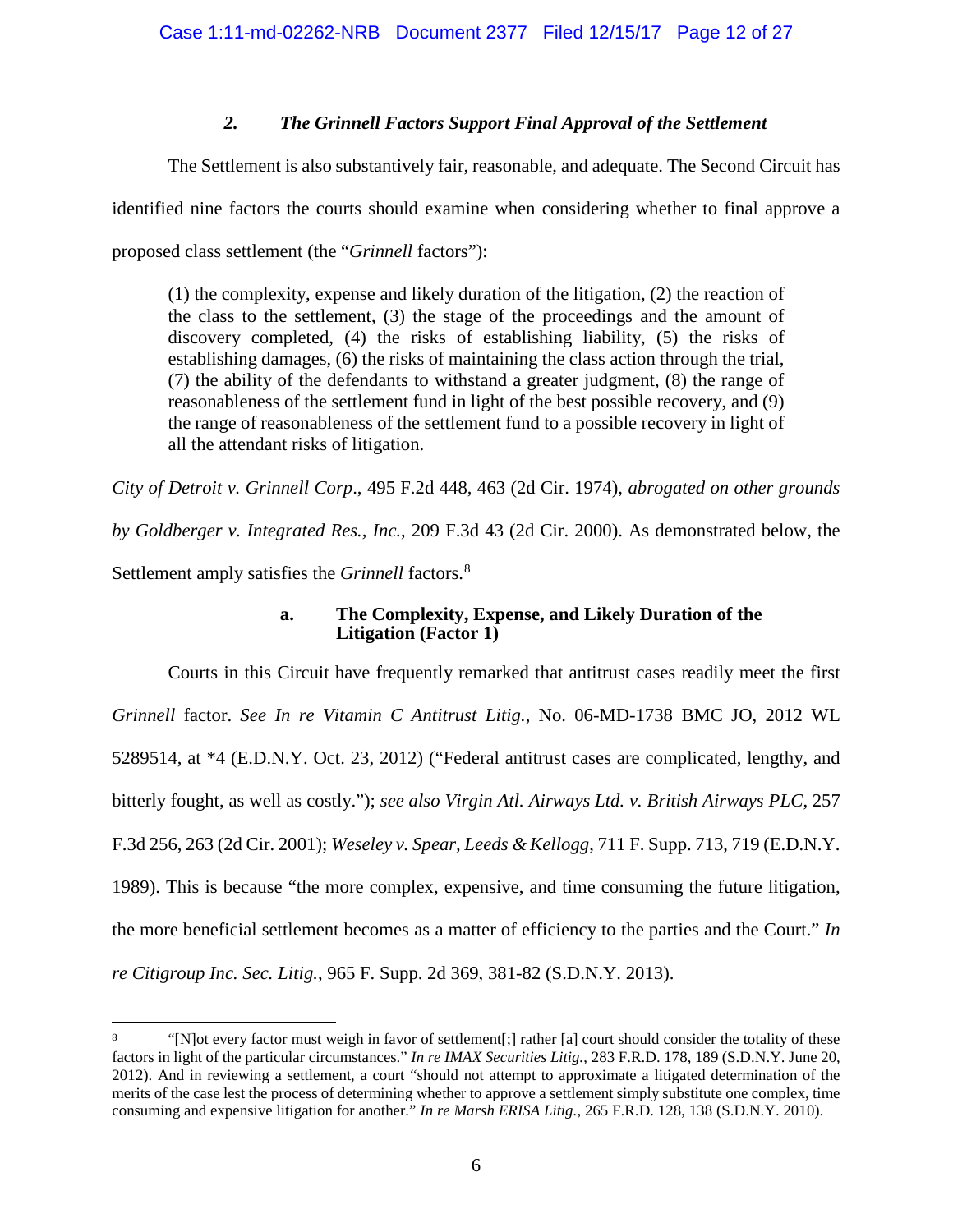#### Case 1:11-md-02262-NRB Document 2377 Filed 12/15/17 Page 13 of 27

<span id="page-12-3"></span>This case fits comfortably in that rule. OTC Plaintiffs first brought this action more than six years ago, and since then, they have persevered through multiple rounds of motion to dismiss briefing and a contentious appeal to the Supreme Court and back; reviewed more than 1.1 million documents produced in discovery and over 6,000 audio files; fully briefed class certification, including development of a comprehensive expert model; and are currently briefing a pending appeal in the Second Circuit. Although OTC Plaintiffs are resoundingly confident in their claims, there can be little doubt that, absent the Settlement, Citi would have mounted a robust defense in future stages of the litigation, including trial. At each stage, the losing party would have likely sought to appeal, resulting in further expense and delay. *See In re Payment Card Interchange Fee & Merch. Disc. Antitrust Litig.*, 986 F. Supp. 2d 207, 212 n.13 (E.D.N.Y. 2013), *rev'd and vacated on other grounds*, 827 F.3d 223 (2d Cir. 2016) ("*Interchange*") ("In the *Wal-Mart* case, twenty months elapsed between the order certifying the class and the Second Circuit's divided opinion affirming that decision."); *In re NASDAQ Market-Makers Antitrust Litig.*, 187 F.R.D. 465, 477 (S.D.N.Y. 1998) ("*NASDAQ III*") (estimating that trial could consume over a year); *In re Glob. Crossing Sec. & ERISA Litig.*, 225 F.R.D. 436, 456 (S.D.N.Y. 2004) (citing the same considerations and finally approving a partial settlement).

<span id="page-12-2"></span><span id="page-12-1"></span><span id="page-12-0"></span>In short, "[t]here can be no doubt that this class action would be enormously expensive to continue, [and] extraordinarily complex to try," *NASDAQ III*, 187 F.R.D. at 477, and the \$130 million all-cash Settlement at this juncture results in an immediate and substantial recovery without the expense and delay of continued litigation, a trial, and likely appeals, as to Citi. *See Strougo ex rel. Brazilian Equity Fund, Inc. v. Bassini*, 258 F. Supp. 2d 254, 261 (S.D.N.Y. 2003) ("[T]he passage of time would introduce yet more risks . . . and would, in light of the time value of money, make future recoveries less valuable than this current recovery"). OTC Plaintiffs respectfully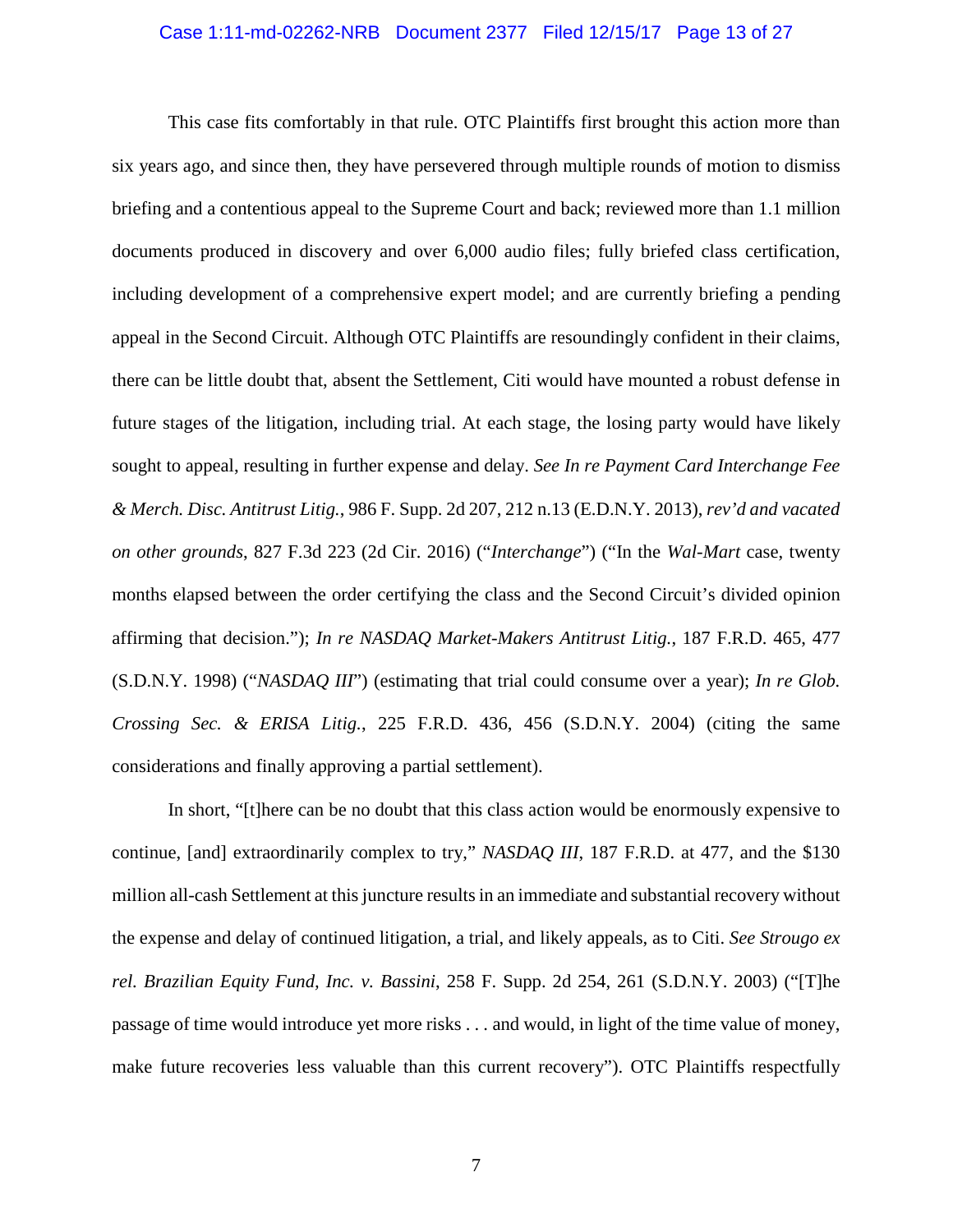submit that the Court should find that this factor weighs in favor of the proposed Settlement.

## **b. The Reaction of the Class to the Settlement (Factor 2)**

<span id="page-13-0"></span>As described above, potential members of the Settlement Class were provided direct, publication, and internet notice of the Settlement. Rabe Decl.  $\P$  $1$ -2, 6-21, Exs. A & B; Wheatman Decl. ¶¶ 1-3, 12-37, Exs. 1-4. The various forms of notice explain, in clear and concise language, the legal options and monetary benefits available to class members under the Settlement, and were created with the help of a leading expert in the form and content of notice. Wheatman Decl. ¶¶ 4- 6, 32-37. While the deadline set by the Court for members of the Settlement Class to object to the Settlement or exclude themselves from the Settlement Class has not yet passed, to date, no objections and no requests for exclusion have been received to date. Rabe Decl. ¶¶ 20-21. This is a significant factor weighing in favor of final approval. *E.g.*, *In re Bear Stearns Companies, Inc. Secs., Derivative, and ERISA Litig.*, 909 F. Supp. 2d 259, 266-67 (S.D.N.Y. 2012); *Wal-Mart*, 296 F.3d at 118 ("If only a small number of objections are received, that fact can be viewed as indicative of the adequacy of the settlement.").

#### <span id="page-13-4"></span><span id="page-13-3"></span>**c. The Stage of the Proceedings (Factor 3)**

<span id="page-13-2"></span><span id="page-13-1"></span>There can be little doubt that OTC Plaintiffs "have obtained a sufficient understanding of the case to gauge the strengths and weaknesses of their claims and the adequacy of the settlement*.*" *In re AOL Time Warner, Inc.*, No. 02 CIV. 5575 (SWK), 2006 WL 903236, at \*10 (S.D.N.Y. Apr. 6, 2006). First, the parties have been litigating this action for more than six years and have received numerous lengthy rulings from the Court on the viability of their claims, *see* ECF Nos. 286, 389, 568, 1164, 123; have briefed and argued the viability of the antitrust claim in the Second Circuit and are now in the midst of briefing personal jurisdiction issues in the Second Circuit; *see Gelboim v. Bank of America Corp.*, 823 F.3d 759 (2d Cir. 2016); *In Re: Libor-Based Financial Instruments Antitrust Litig.*, No. 17-1569 (2d Cir.); have briefed an amicus filing to the Supreme Court on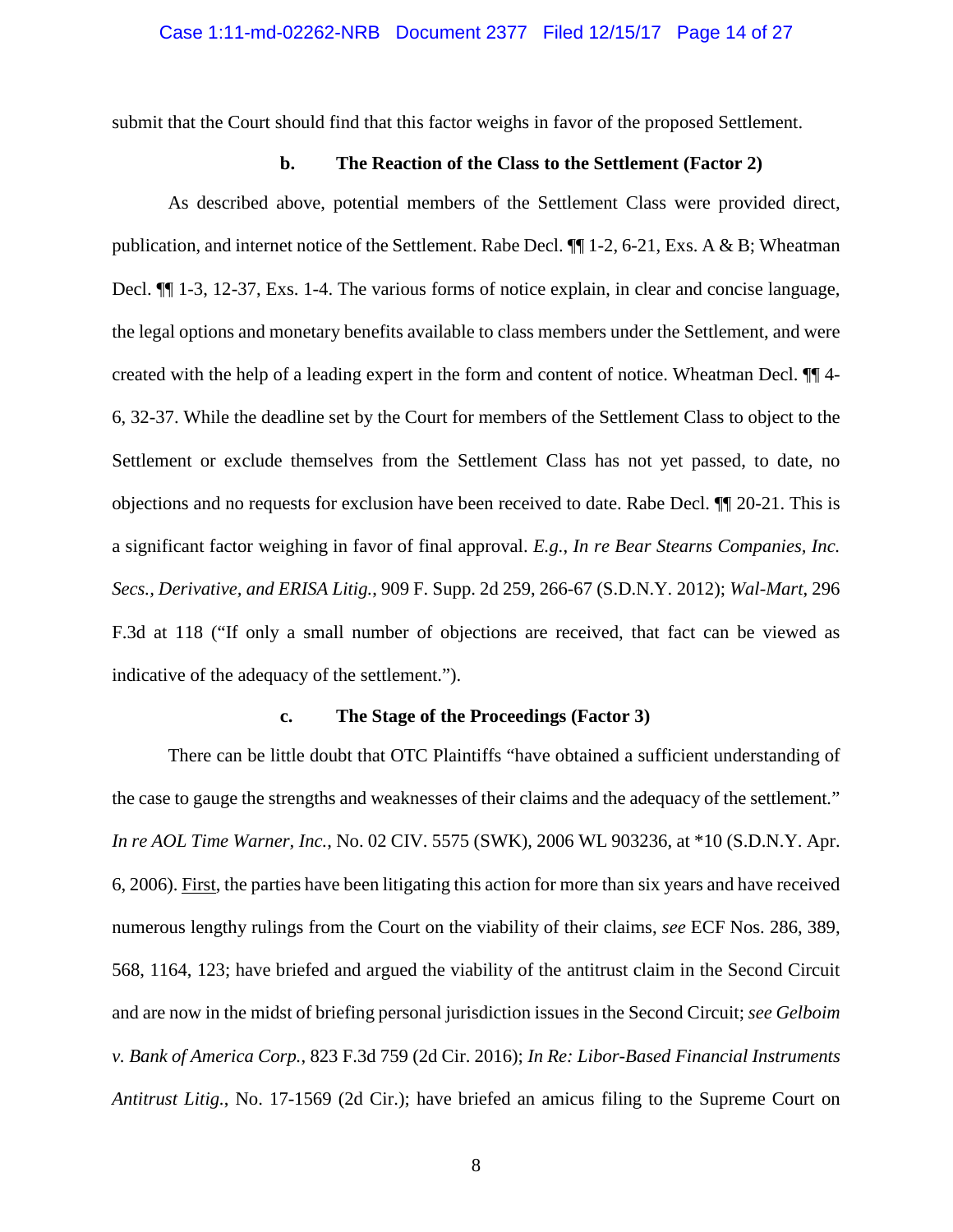#### <span id="page-14-2"></span>Case 1:11-md-02262-NRB Document 2377 Filed 12/15/17 Page 15 of 27

<span id="page-14-3"></span>appellate jurisdiction in *Gelboim*, *see* Brief amici curiae of Mayor and City Council of Baltimore, *Gelboim v. Bank of America Corp.*, Nos. 13-3565, 13-3566 (S. Ct. Sept. 5, 2014); and have fully briefed a motion for class certification and submitted extensive supporting evidence that includes expert analysis quantifying the magnitude of alleged LIBOR suppression*, see* ECF Nos. 1904-06, 2030-34, 2190-91. Second, as discussed above OTC Plaintiffs have reviewed over a million documents and thousands of audio files. Prior to the Settlement, Interim Co-Lead Counsel reviewed and briefed facts stemming from numerous public filings by regulators revealing in detail wrongdoing by Citi and other defendants. The information gained through litigation and discovery has provided Interim Co-Lead Counsel with a comprehensive understanding of the relative strengths and weaknesses of OTC Plaintiffs' case and supports final approval of the Settlement. *See In re Currency Conversion Fee Antitrust Litig.*, 263 F.R.D. 110, 122 (S.D.N.Y. 2009) (noting the "extensive" experience of counsel in granting final approval of settlement).

#### <span id="page-14-4"></span>**d. The Risks of Establishing Liability and Damages (Factors 4 and 5)**

<span id="page-14-7"></span><span id="page-14-1"></span><span id="page-14-0"></span>"In assessing the Settlement, the Court should balance the benefits afforded the Class, including the *immediacy* and *certainty* of a recovery, against the continuing risks of litigation." *Interchange*, 986 F. Supp. 2d at 224 (emphasis in original). In so doing, the Court need not "adjudicate the disputed issues or decide unsettled questions; rather, the Court need only assess the risk of litigation against the certainty of recovery under the proposed settlement." *In re Global Crossing Sec. & ERISA Litig.*, 225 F.R.D. 436, 459 (S.D.N.Y. 2004).

<span id="page-14-6"></span><span id="page-14-5"></span>Interim Co-Lead Counsel recognized that they faced obstacles to proving liability and establishing damages in this complex case. *See Park v. The Thomson Corp*., No. 05 CIV. 2931 (WHP), 2008 WL 4684232, at \*4 (S.D.N.Y. Oct. 22, 2008) ("The complexity of Plaintiff's claims *ipso facto* creates uncertainty."); *NASDAQ III*, 187 F.R.D. at 475 (settlement approval warranted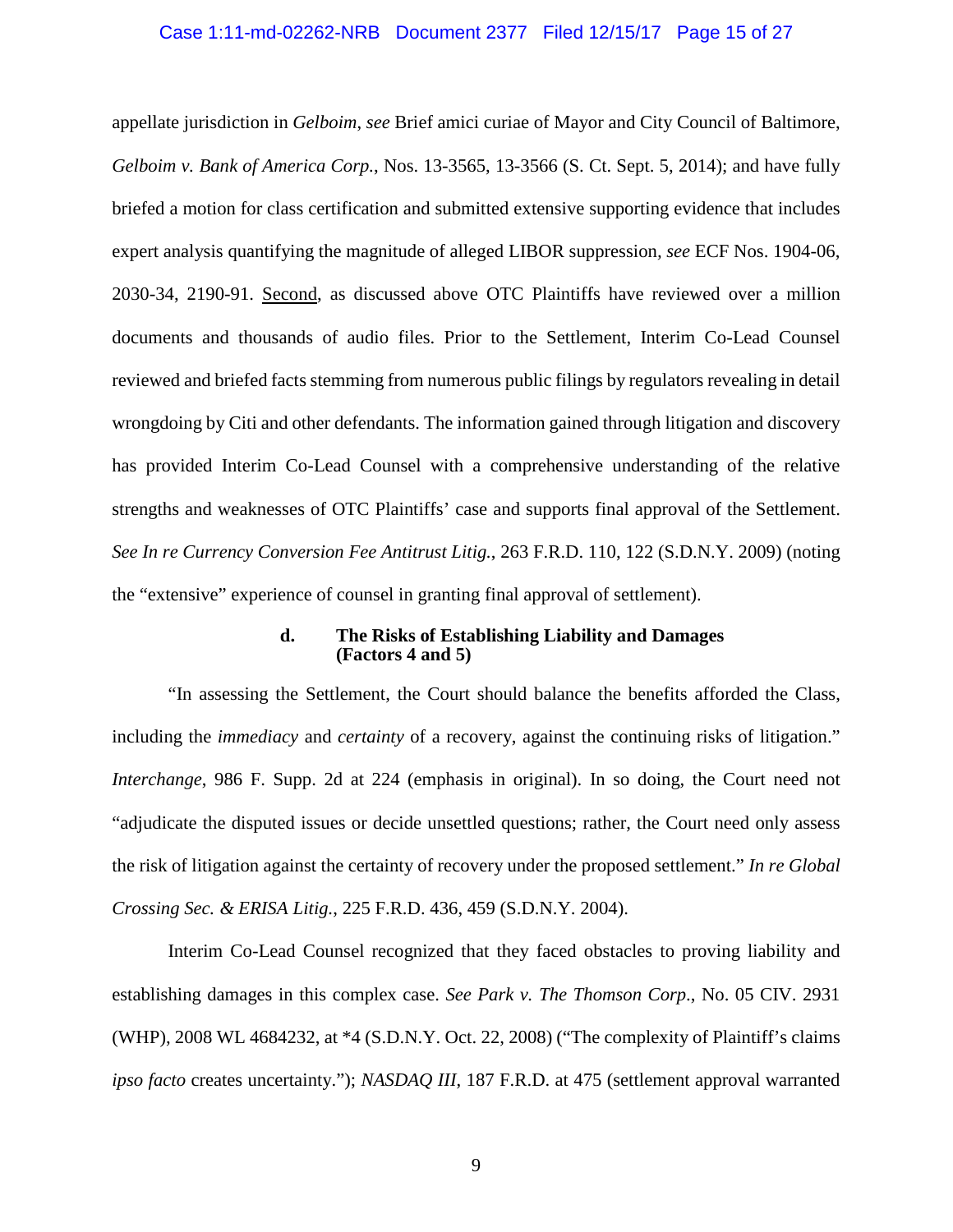#### <span id="page-15-6"></span>Case 1:11-md-02262-NRB Document 2377 Filed 12/15/17 Page 16 of 27

<span id="page-15-2"></span>"especially in a case of this complexity and magnitude"). Citi has denied, and continues to deny, any wrongdoing, and "[e]stablishing otherwise [would] require considerable additional pre-trial effort and a lengthy trial." *Charron v. Pinnacle Grp. N.Y. LLC*, 874 F. Supp. 2d 179, 199 (S.D.N.Y. 2012), *aff'd sub nom.*, *Charron v. Wiener*, 731 F.3d 241 (2d Cir. 2013); *see also Park*, 2008 WL 4684232, at \*4 ("Liability is never automatic.").

<span id="page-15-5"></span>And even though OTC Plaintiffs believe they would be able to establish Citi's liability at trial, all antitrust cases involve risk. *See NASDAQ III*, 187 F.R.D. at 476 ("The history of antitrust litigation is replete with cases in which antitrust plaintiffs succeeded at trial on liability, but recovered no damages, or only negligible damages, at trial, or on appeal."); *Cardiology Assocs., P.C. v. Nat'l Intergroup, Inc.*, No. 85 CIV. 3048 (JMW), 1987 WL 7030, at \*3 (S.D.N.Y. Feb. 13, 1987) ("There is a substantial risk that the plaintiff might not be able to establish liability at all and, even assuming a favorable jury verdict, if the matter is fully litigated and appealed, any recovery would be years away*.*"). When compared to the certainty of the significant recovery achieved by the Settlement, these considerations militate against further litigation and support final approval of the Settlement.

#### <span id="page-15-7"></span><span id="page-15-4"></span><span id="page-15-1"></span>**e. The Risks of Maintaining the Class Action through Trial (Factor 6)**

<span id="page-15-3"></span><span id="page-15-0"></span>Interim Co-Lead Counsel have explained in detail why they believe the Court should certify a proposed litigation class under Fed. R. Civ. P. 23 (a) and 23(b)(3). *See* ECF Nos. 1904- 06, 2190-91. But class certification can be reviewed and modified at any time before trial. That possibility also weighs in favor of final approval at this juncture. *See Frank v. Eastman Kodak Co.*, 228 F.R.D. 174, 186 (W.D.N.Y. 2005) (noting that "[w]hile plaintiffs might indeed prevail [on a motion for class certification], the risk that the case might be not certified is not illusory"); *see also Comcast Corp. v. Behrend*, 133 S. Ct. 1426 (2013).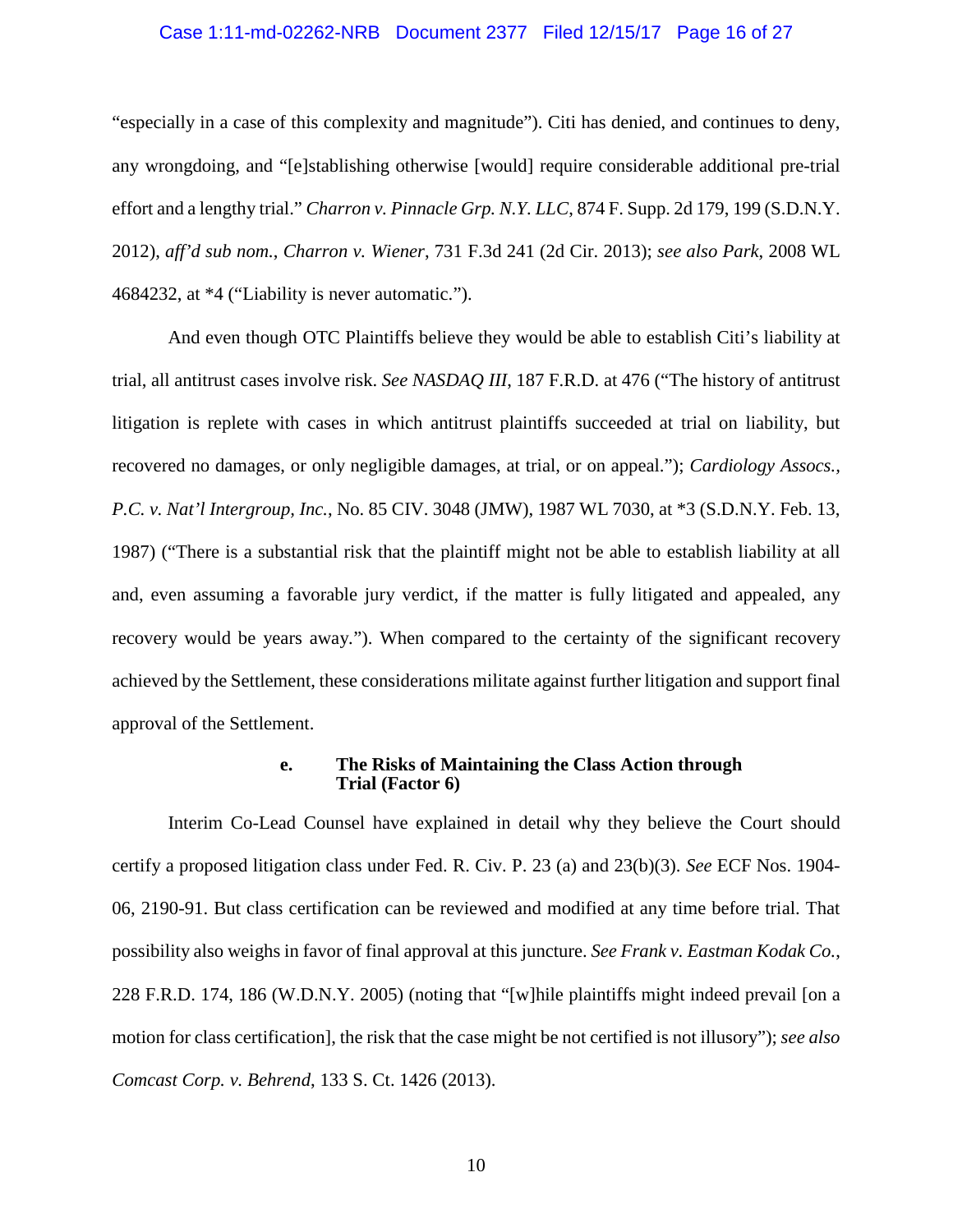# <span id="page-16-9"></span>**f. The Ability of Defendants to Withstand a Greater Judgment (Factor 7)**

<span id="page-16-0"></span>While large financial institutions ordinarily can "withstand a greater judgment,"<sup>[9](#page-16-11)</sup> given the extent of the cooperation being provided by Citi and the fact that the Settlement amount represents a significant cash payment by Citi, this factor also supports final approval here. *See In re Pressure Sensitive Labelstock Antitrust Litig.*, 584 F. Supp. 2d 697, 702 (M.D. Pa. 2008) ("[T]he benefit of obtaining the cooperation . . . tends to offset the fact that they would be able to withstand a larger judgment.").

#### <span id="page-16-8"></span><span id="page-16-6"></span><span id="page-16-3"></span>**g. The Reasonableness of the Settlement in Light of the Best Possible Recovery and the Attendant Risks of Litigation (Factors 8 and 9)**

<span id="page-16-5"></span><span id="page-16-1"></span>The last two *Grinnell* factors "recognize[] the uncertainties of law and fact in any particular case and the concomitant risks and costs necessarily inherent in taking any litigation to completion." *Wal-Mart*, 396 F.3d at 119 (quoting *Newman v. Stein*, 464 F.2d 689, 693 (2d Cir. 1972)). This is not a "mathematical equation yielding a particularized sum." *Massiah v. MetroPlus Health Plan, Inc.*, No 11 CV 05669, 2012 WL 5874655, at \*5 (E.D.N.Y. Nov. 20, 2012); *see also In re Ionosphere Clubs, Inc.*, 156 B.R. 414, 431 (S.D.N.Y. 1993). Rather, the range of reasonableness "recognizes the uncertainties of law and fact in any particular case and the concomitant risks and costs necessarily inherent in taking any litigation to completion." *Newman*, 464 F.2d at 693; *see also In re "Agent Orange" Prod. Liab. Litig.*, 597 F. Supp. 740, 762 (E.D.N.Y. 1984); *NASDAQ III*, 187 F.R.D. at 478. As noted in one prominent antitrust case, the "essence of a settlement is compromise. A just result is often no more than an arbitrary point between competing notions of reasonableness." *In re Corrugated Container Antitrust Litig.*, 659 F.2d 1322,

<span id="page-16-11"></span><span id="page-16-10"></span><span id="page-16-7"></span><span id="page-16-4"></span><span id="page-16-2"></span><sup>&</sup>lt;sup>9</sup> "[I]n any class action against a large corporation, the defendant entity is likely to be able to withstand a more substantial judgment, and, against the weight of the remaining factors, this fact alone does not undermine the reasonableness of the instant settlement." *Weber v. Gov't Emps. Ins. Co.*, 262 F.R.D. 431, 447 (D.N.J. 2009).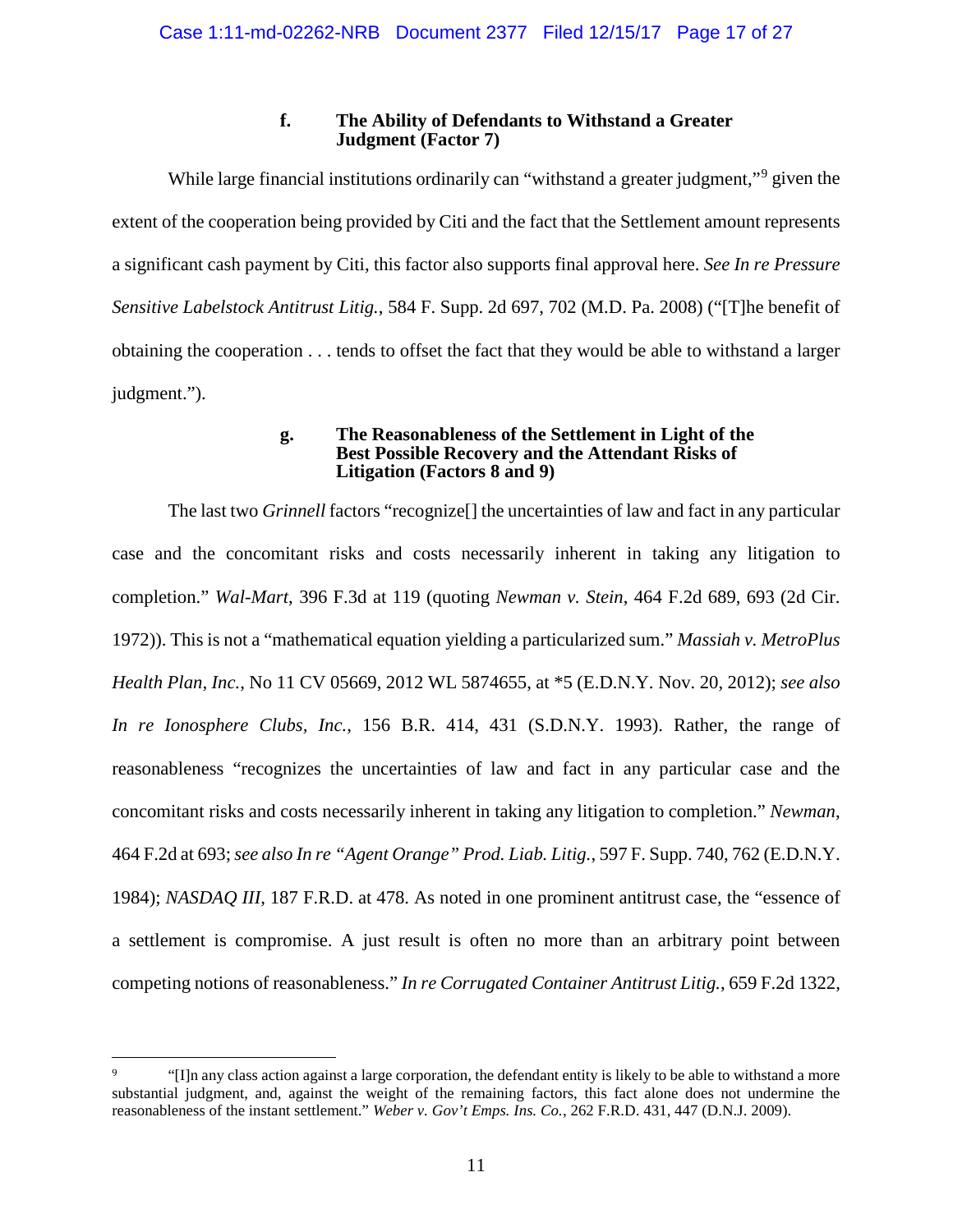#### <span id="page-17-1"></span>Case 1:11-md-02262-NRB Document 2377 Filed 12/15/17 Page 18 of 27

1325 (5th Cir. 1981); *see also Grinnell*, 495 F.2d at 455 n.2 ("[T]here is no reason, at least in theory, why a satisfactory settlement could not amount to a hundredth or even a thousandth part of a single percent of the potential recovery.").

<span id="page-17-2"></span>Here, the \$130 million Settlement is an excellent result. Not only will the cash provide an immediate monetary benefit to Class Members, but the Settlement also preserves their right to recover the entire amount of damages against the Non-Settling Defendants based on joint and several liability (after an offset post-trebling for the settlement amounts). *See In re Corrugated Container Antitrust Litig.*, No. MDL 310, 1981 WL 2093, at \*17 (S.D. Tex. June 4, 1981) (noting that partial settlements preserved plaintiffs' ability to seek the entire amount of damages from nonsettling defendants weighed in favor of settling approval).

<span id="page-17-0"></span>Citi's obligation to provide information pursuant to the Settlement Agreement is likewise extremely valuable to OTC Plaintiffs and the Settlement Class even if financially unquantifiable. As the court in *In re Cathode Ray Tube (CRT) Antitrust Litig.*, MDL No. 1917, 2015 WL 9266493 (N.D. Cal. Dec. 17, 2015), recently held, the "'provision of such assistance is a substantial benefit to the classes and strongly militates toward approval of the Settlement Agreement.'" *Id*. at \*6 (quoting *In re Linerboard Antitrust Litig.*, 292 F. Supp. 2d at 643); *see also Precision Assocs. v. Panalpina World (Holding) Transp. Ltd.*, No. 08-CV-42 (JG) (VVP), 2013 WL 4525323, at \*9 (E.D.N.Y. Aug. 27, 2013); *IPO*, 226 F.R.D. at 197.

<span id="page-17-4"></span><span id="page-17-3"></span>Finally, as the second settlement in the OTC Action, this Settlement has the potential to '"bring other defendants to the point of serious negotiations." *See In re Linerboard Antitrust Litig.*, 292 F. Supp. 2d 631, 643 (E.D. Pa. 2003) (noting "that this settlement has significant value as an 'ice-breaker' settlement—it is the first settlement in the litigation—and should increase the likelihood of future settlements."). This exerts significant pressure on the non-settling Defendants.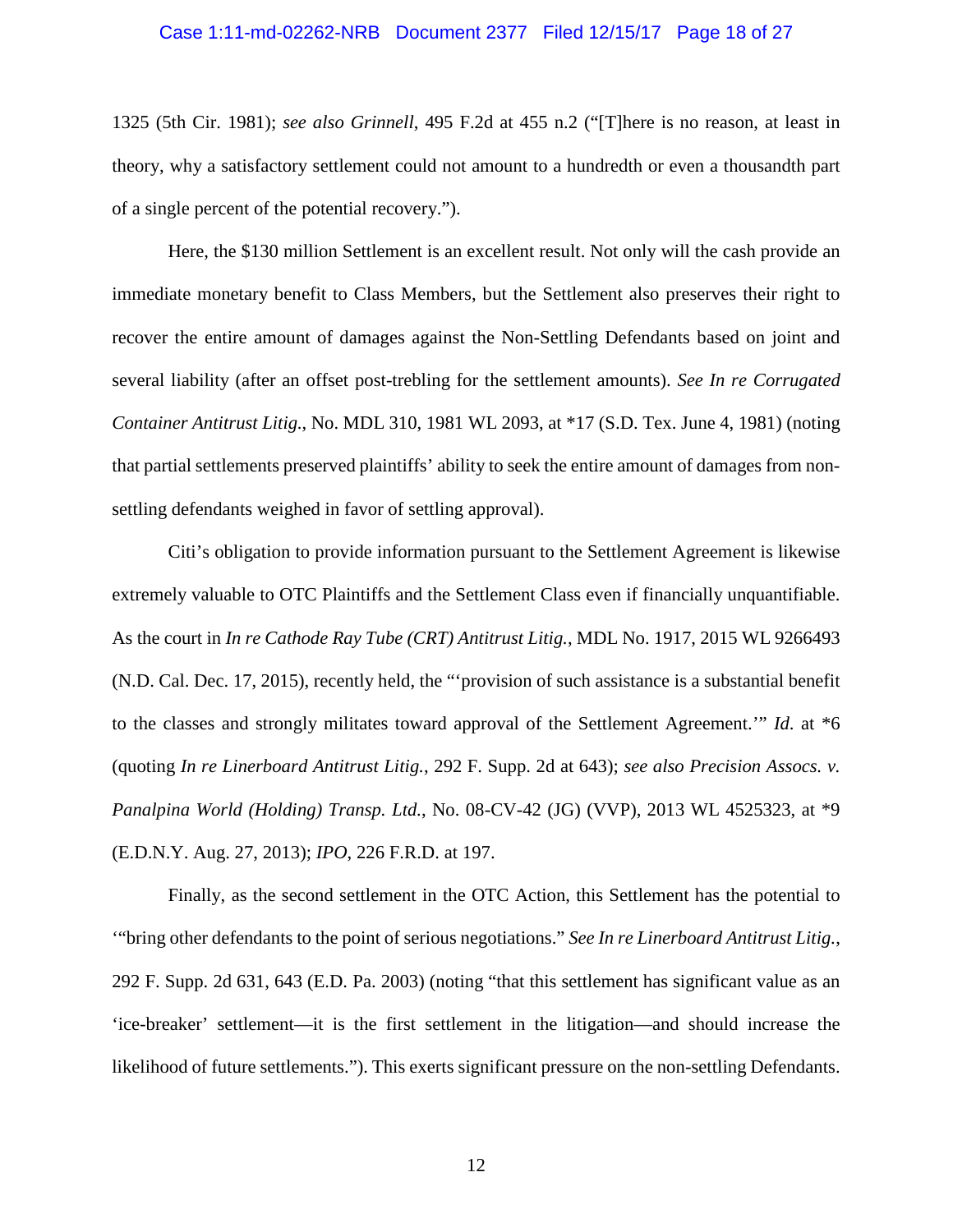<span id="page-18-4"></span>*See In re High-Tech Employee Antitrust Litig.*, No. 11-CV-2509-LHK, 2013 WL 6328811, at \*1

(N.D. Cal. Oct. 30, 2013). As the court in *In re Corrugated Container Antitrust Litigation*, explained: "[T]his strategy was designed to achieve a maximum aggregate recovery for the class and the fact that the later settlements were at considerably higher rates tends to show that the strategy was successful." 1981 WL 2093, at \*23.

# <span id="page-18-2"></span><span id="page-18-0"></span>**B. The Court Should Certify the Settlement Class**

In accordance with the Settlement, OTC Plaintiffs respectfully request that the Court

certify the following class (the "Citi Settlement Class") for settlement purposes:

All persons or entities (other than Defendants and their employees, affiliates, parents, and subsidiaries) that purchased in the United States, directly from a Defendant (or a Defendant's subsidiaries or affiliates), a U.S. Dollar LIBOR-Based Instrument and that owned the U.S. Dollar LIBOR-Based Instrument any time during the period August 2007 through May 2010 (the "Class Period").

Settlement  $\P$  3(a).<sup>[10](#page-18-8)</sup> OTC Plaintiffs previously filed a motion to certify the Barclays Settlement

Class, ECF No. 1337 at 12-22, and for the reasons set for therein, the Citi Settlement Class more

than satisfies the requirements for certification of a settlement class.<sup>[11](#page-18-9)</sup>

<span id="page-18-7"></span><span id="page-18-6"></span><span id="page-18-5"></span>In response to questions raised by the Court at the Barclays final approval hearing, OTC

<span id="page-18-9"></span><span id="page-18-8"></span><span id="page-18-3"></span><span id="page-18-1"></span> <sup>10</sup> This is the same settlement class used in the Barclays settlement, which is currently pending final approval. <sup>11</sup> OTC Plaintiffs have also submitted extensive briefing and expert reports in support of their motion to certify a litigation class. ECF Nos. 1905, 2190. It should be noted, however, that "the predominance inquiry will sometimes be easier to satisfy in the settlement context." This is because "concerns about whether individual issues would create 'intractable management problems' at trial drop out of the predominance analysis because 'the proposal is that there be no trial.'" *In re American Int'l Group, Inc. Secs. Litig*., 689 F.3d 229, 240 (2d Cir. 2012) (quoting *Amchem Prods., Inc. v. Windsor,* 521 U.S. 591, 620 (1997). For this reason, it is common for a settlement classes to be certified even after certification of a litigation class has been denied. *See, e.g., In re Insurance Brokerage Antitrust Litig.,* 579 F.3d 241 (3d Cir. 2009) (certifying settlement class); *In re Processed Egg Prods. Antitrust Litig.*, No. 08-md-2002, 2016 WL 3584632, at \*8-12 (E.D. Pa. Jun. 30, 2016) (finding that the court's previous decision not to certify a subclass of certain purchasers is not dispositive for the court's determination as to whether to certify a settlement class including such purchasers); *In re Dynamic Random Access Memory (DRAM) Antitrust Litig.,* No. M-02-1486- PJH, 2013 U.S. Dist. LEXIS 188116, at \*213 n.112 (N.D. Cal. Jan. 8, 2013) (courts considering certification of a settlement class can find that common issues predominate without "grappl[ing] with ... . whether or how the fact of damage, or 'antitrust impact,' could be proved on a classwide basis"); *Ramirez v. DeCoster,* 142 F. Supp. 2d 104, 111 (D. Me. 2001) (certifying settlement class after declining to certify litigation class).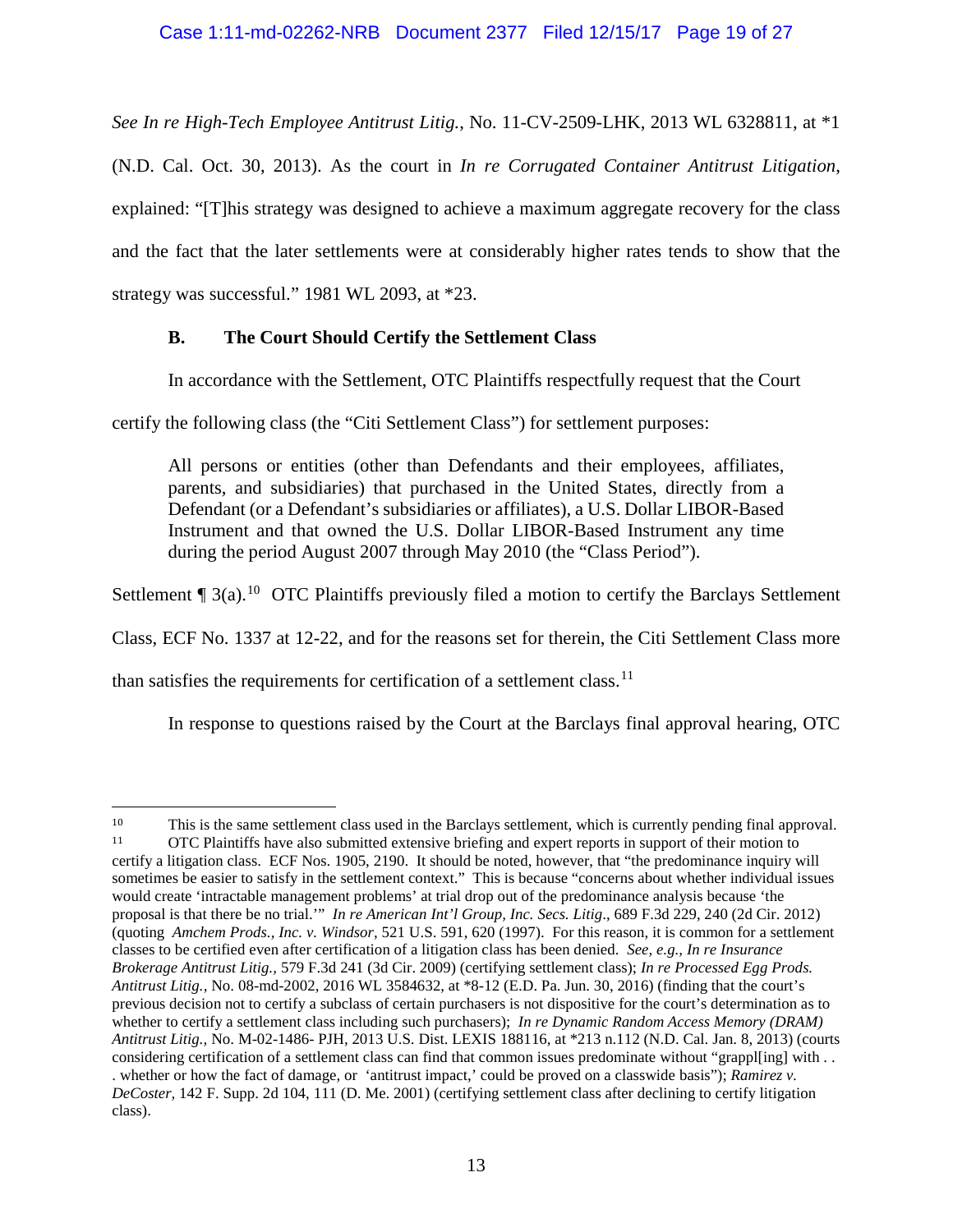#### Case 1:11-md-02262-NRB Document 2377 Filed 12/15/17 Page 20 of 27

Plaintiffs note that certification of a settlement class is not dispositive of whether a litigation class should be certified. The proposed order submitted herewith explicitly provides that certification of the Settlement Class "is without prejudice to, or waiver of the rights of, any defendant to contest certification of any other class" and "shall have no effect on the Court's ruling on any motion to certify any class," and "no party may cite or refer to the Court's approval of the class as persuasive or binding authority with respect to any motion to certify any such class." [Proposed] Order at ¶7. Similar language was included in final orders approving settlements and certifying settlement classes in the Yen LIBOR case. *See Laydon v. Bank of Tokyo-Mitsubishi UFJ, Ltd. el al.*, No. 12 cv-3419 (GBD) (S.D.N.Y. Nov. 10, 2016) (ECF No. 720).

<span id="page-19-0"></span>Conversely, the fact that Citi opposed class certification does not preclude certification of a settlement class. It is common for courts to certify settlement classes while certification of a litigation class is being contested in ongoing litigation. For example, while a decision regarding certification of a litigation class was pending in *In re Air Cargo Shipping Servs. Antitrust Litig.*, No. 06-1775 (E.D.N.Y.), Judge Gleeson certified settlement classes as to defendants Singapore Airlines Limited and Singapore Airlines Cargo PTE Ltd. ("Singapore"), Cathay Pacific Airways Limited ("Cathay Pacific"), and Korean Air Lines Co., Ltd. ("Korean"), which had all opposed certification of a litigation class. *See* ECF Nos. 1842 (April 23, 2013 letter notifying court of filing of joint sur-reply in opposition to class certification, joined by, *inter alia*, Singapore, Cathay Pacific, and Korean); 1972 (January 29, 2014 order certifying Korean settlement class); 1980 at n.8 (January 29, 2014 order certifying Singapore settlement class); 1992 (March 4, 2014 order certifying Cathay Pacific settlement class)*.* 

Accordingly, OTC Plaintiffs have satisfied the requirements for certification of a settlement class.

14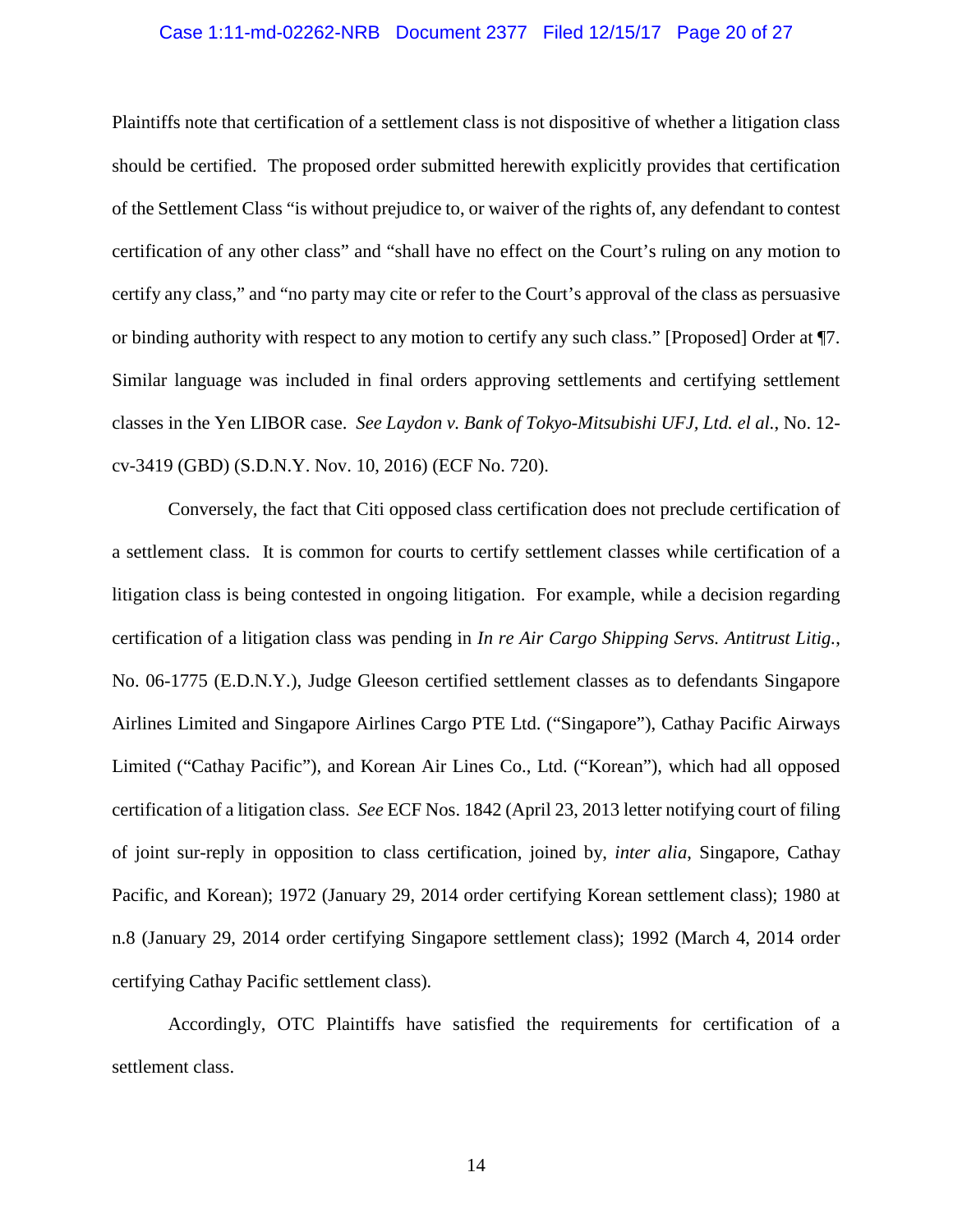## **C. The Court Should Appoint OTC Plaintiffs' Counsel as Counsel for the Class**

<span id="page-20-0"></span>Under Rule 23(g), a court that certifies a class must appoint class counsel, who is charged with fairly and adequately representing the interests of the class. *See* Fed. R. Civ. P. 23(g)(1). In determining class counsel, the Court must consider (1) the work undertaken by counsel in identifying or investigating the potential claims; (2) counsel's experience in handling class actions, other complex litigation, and similar claims; (3) counsel's knowledge of the applicable law; and (4) the resources that counsel will commit to representing the class. *See* Fed. R. Civ. P.  $23(g)(1)(A)$ .

OTC Plaintiffs' Interim Co-Lead Counsel readily meet these requirements and should be appointed as counsel for the Settlement Class, for the reasons set forth in the prior briefing on this issue. ECF No. 1678.

#### <span id="page-20-3"></span>**D. Notice to the Class Comported with Rule 23 and Due Process**

<span id="page-20-4"></span><span id="page-20-2"></span><span id="page-20-1"></span>A notice program must satisfy both Rule  $23(c)(2)(B)$  and Rule  $23(e)(1)$ . Rule  $23(c)(2)(B)$ requires the "best notice that is practicable under the circumstances, including individual notice to all members who can be identified through reasonable effort." *See Eisen v. Carlisle & Jacquelin*, 417 U.S. 156, 173-75 (1974). However, neither individual nor actual notice to every class member is required; instead, class counsel [need only] act[] reasonably in selecting means likely to inform the persons affected." *Jermyn v. Best Buy Stores, L.P.*, No. 08 CIV. 00214 CM, 2010 WL 5187746, at \*3 (S.D.N.Y. Dec. 6, 2010) (citing *Weigner v. The City of New York*, 852 F.2d 646, 649 (2d Cir. 1988)); *see also In re Adelphia Commc'ns Corp. Sec. & Derivatives Litig.*, 271 F. App'x 41, 44 (2d Cir. 2008). As for Rule  $23(e)(1)$ , it requires that notice of a settlement be "reasonable" – *i.e.*, it must "fairly apprise the prospective members of the class of the terms of the proposed settlement and of the options that are open to them in connection with the proceeding." *Wal-Mart*, 396 F.3d at 114. As explained below, the approved notice program satisfies both of these requirements and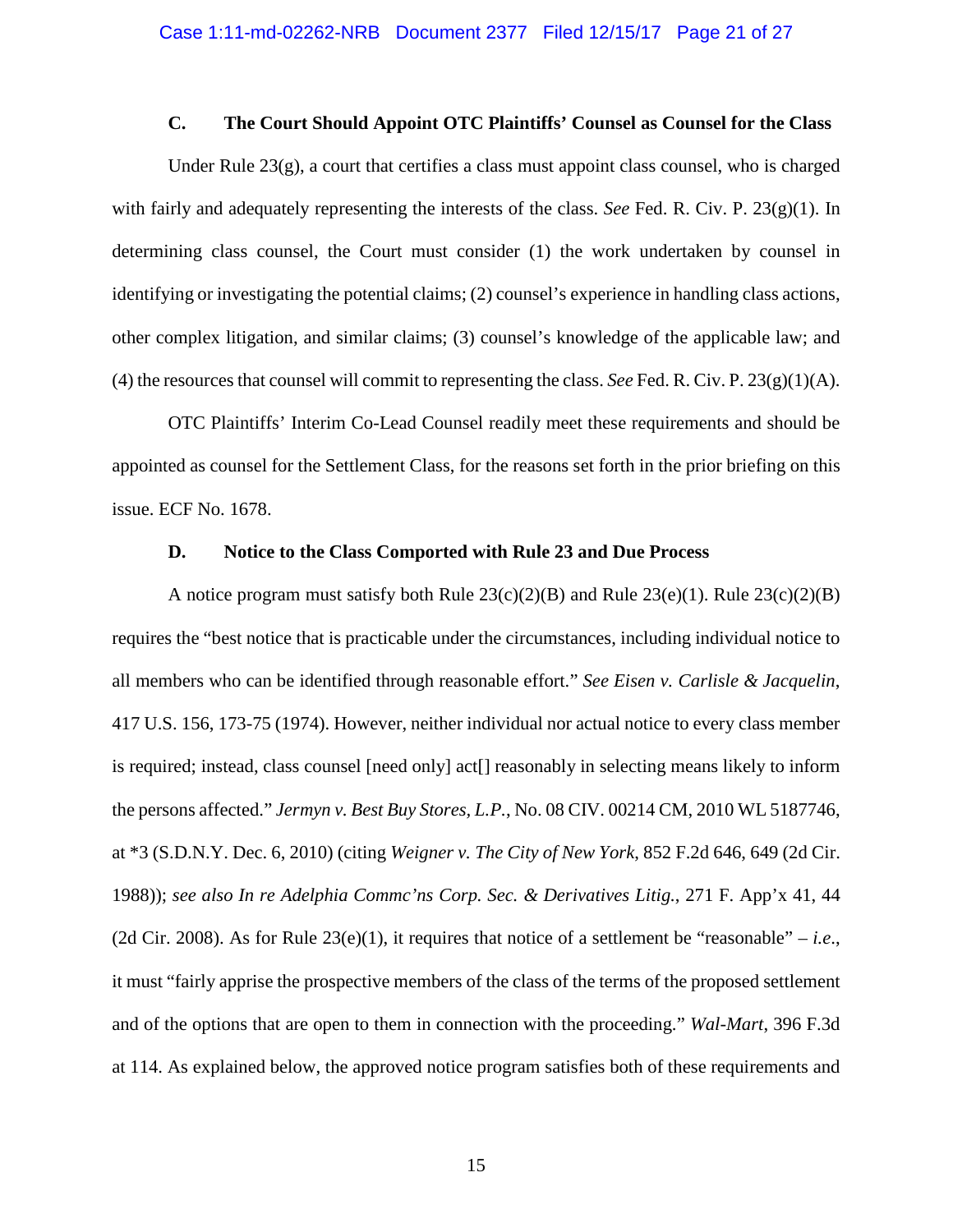#### Case 1:11-md-02262-NRB Document 2377 Filed 12/15/17 Page 22 of 27

should be finally approved.

This Court approved the notice plan. ECF No. 2290. The notice actually sent to potential claimants complied in all respects with the plan this Court already approved. Rabe Decl. ¶¶ 1-2, 6-21, Exs. A & B; Wheatman Decl. ¶¶ 1-3, 12-37, Exs. 1-4.

### <span id="page-21-3"></span><span id="page-21-2"></span>*1. Notice Was the Best Practicable Under the Circumstances*

<span id="page-21-0"></span>As described above, notice was provided to potential members of the Settlement Class in three ways: Direct Notice, Publication Notice, and Internet Notice. Courts routinely approve notice programs that combine multiple means of notice, such as this one. *See, e.g.*, *In re Vitamin C Antitrust Litig.*, 2012 WL 5289514, at \*8 ("The notice was also distributed widely, through the internet, print publications, and targeted mailings. The Court concludes that the distribution of the class notice was adequate."); *In re Credit Default Swaps Antitrust Litig.*, No. 13MD2476 (DLC), 2016 WL 2731524, at \*5 (S.D.N.Y. Apr. 26, 2016) ("Class Counsel mailed notice packets to each of 13,923 identified Class members. . . . . The Summary Notice was also published on January 11 in several important business publications. . . . The [claims administrator] launched a website for the Settlement which posted the Settlement agreements, notices, court documents, and other information relevant to the Settlement."); *see also* MANUAL FOR COMPLEX LITIGATION § 30.211, at 223. The Court should similarly conclude here.

# *2. The Notice "Fairly Apprised" Potential Class Members of the Settlement and Their Options*

<span id="page-21-1"></span>The contents of a class action settlement notice must (1) "fairly apprise the prospective members of the class of the terms of the proposed settlement and of the options that are open to them in connection with the proceedings" and (2) be written as to "be understood by the average class member." *Wal-Mart*, 396 F.3d at 114-15 (quoting *Weinberger v. Kendrick*, 698 F.2d 61, 70 (2d Cir. 1982)). "There are no rigid rules to determine whether a settlement notice satisfies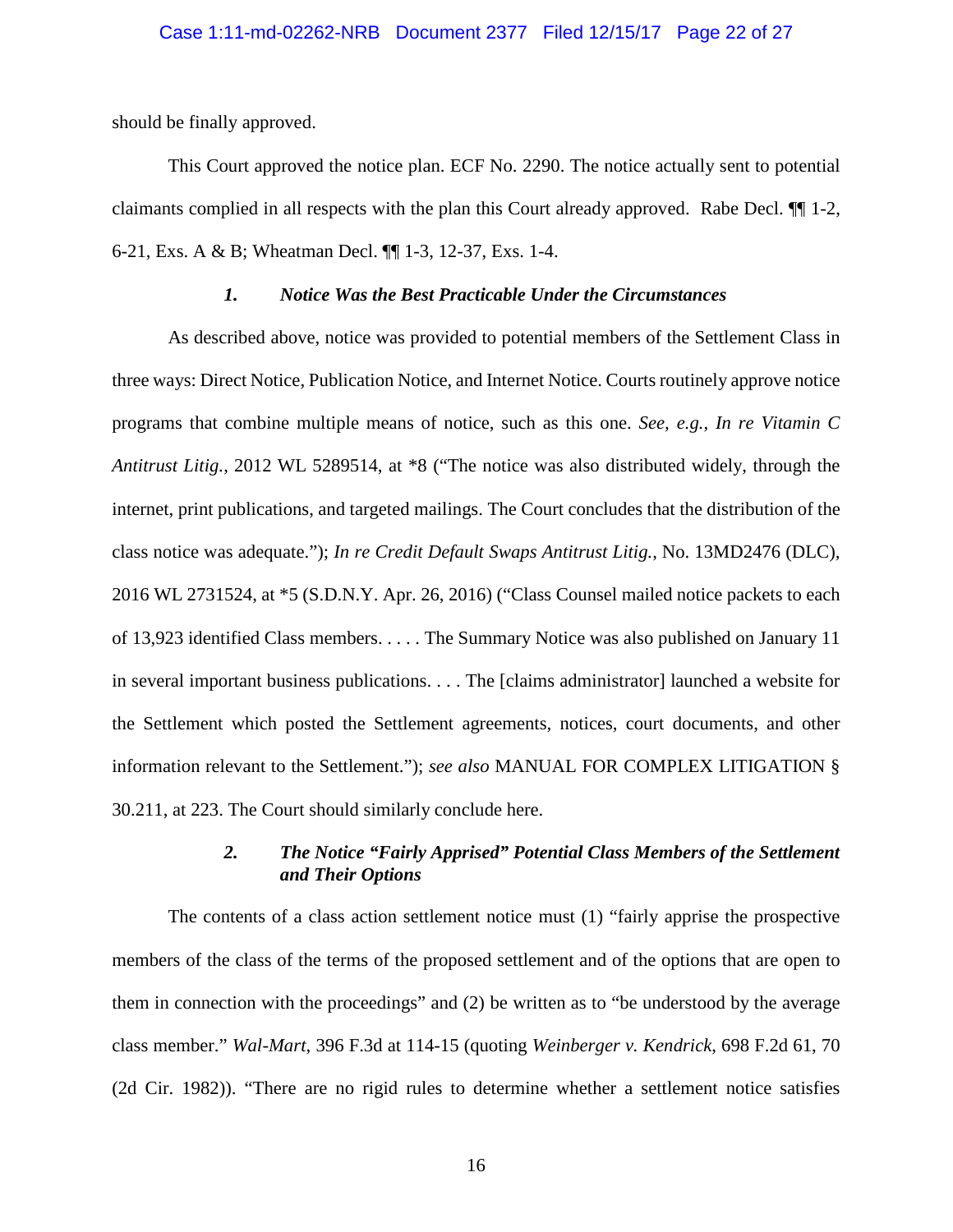#### Case 1:11-md-02262-NRB Document 2377 Filed 12/15/17 Page 23 of 27

constitutional or Rule 23(e) requirements . . . ." *In re Vitamin C*, 2012 WL 5289514, at \*8 (quotation omitted); however, courts typically consider (a) "whether there has been a succinct description of the substance of the action and the parties' positions"; (b) "whether the parties, class counsel, and class representatives have been identified"; (c) "whether the relief sought has been indicated"; (d) "whether the risks of being a class member, including the risk of being bound by the judgment have been explained"; (e) "whether the procedures and deadlines for opting out have been clearly explained"; and (f) "whether class members have been informed of their right to appear in the action through counsel." *Id.* (citing *In re Payment Interchange Fee & Merch. Discount Antitrust Litig.*, No. 05-MD-1720, 2008 WL 115104, at \*15 (E.D.N.Y. Jan. 8, 2008)).

<span id="page-22-0"></span>Dr. Wheatman, who assisted in the preparation of the notice and is a nationally recognized expert in the form and content of class notice, has concluded that (a) the Direct Notice "effectively communicate[s] information about the Settlement," and (b) the Publication Notice "is designed to capture the Class Member's attention with clear, concise, plain language," and contains plain language text providing "important information regarding the subject of the litigation, the Class definition, and the legal rights available to Class Members," without omitting any "important or required information." Wheatman Decl. ¶¶ 4-6, 32-37. Thus, the contents of the various forms of notice "provided sufficient information for Class Members to understand the Settlement and their options." *Sykes*, 2016 WL 3030156, at \*10.

More specifically, both the Direct Notice's substance and method of dissemination to potential members of the Settlement Class assure conveyance of the information required by Rule  $23(c)(2)(B)$ , including a plain language explanation of (a) the nature of the case, the claims and defenses, the class definition, the background of the Settlement, and how the settlement funds will be allocated upon final approval; (b) the right to opt out of the Settlement Class, to object to the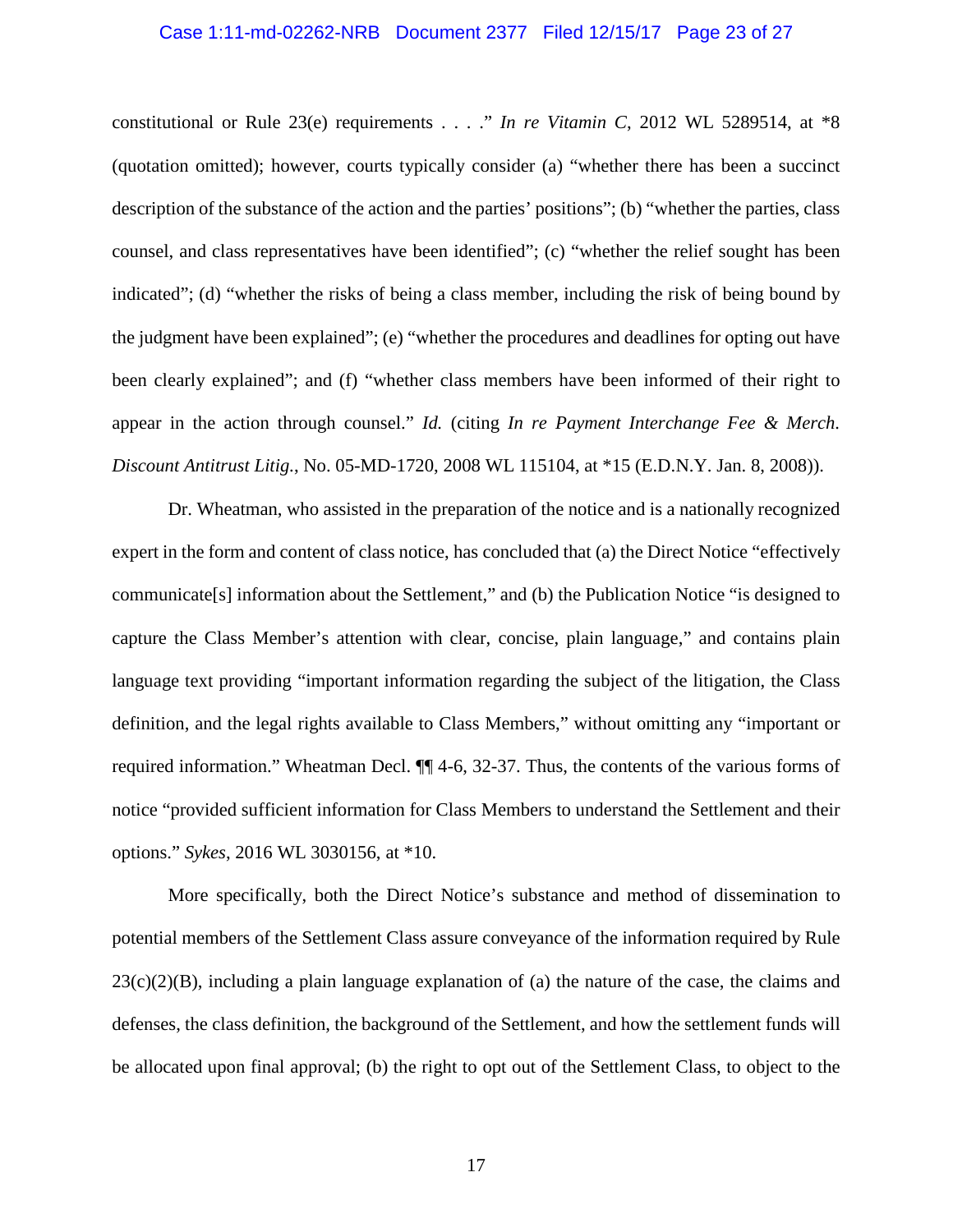### Case 1:11-md-02262-NRB Document 2377 Filed 12/15/17 Page 24 of 27

Settlement, and to appear at the Final Approval Hearing − and the processes and deadlines for doing so; and (c) the binding effect of judgment on those who do not exclude themselves from the Settlement Class. Wheatman Decl. ¶¶ 4-6, 32-37; Rabe Decl. Exs. A & B.

In addition, the Direct Notice contains other information, such as Interim Co-Lead Counsel's intent to request attorneys' fees, expense reimbursement, and service awards. The direct notice also prominently features contact information for the Claims Administrator and Interim Co-Lead Counsel, which Class Members can utilize to obtain further information, if desired. The Direct Notice also provides recipients with information on how to submit a Claim Form in order to be potentially eligible to receive a distribution from the settlement fund. *Id.* 

## <span id="page-23-0"></span>**E. The Plan of Distribution Should be Finally Approved.**

The relevant standards for final approval of a plan of distribution were summarized recently

by Judge Cote:

A district court has broad supervisory powers with respect to the allocation of settlement funds. The plan of allocation must meet the standards by which the settlement is scrutinized — namely, it must be fair and adequate. A plan need only have a reasonable, rational basis, particularly if recommended by experienced and competent class counsel. A principal goal of a plan of distribution must be the equitable and timely distribution of a settlement fund without burdening the process in a way that will unduly waste the fund. In the case of a large class action the apportionment of a settlement can never be tailored to the rights of each plaintiff with mathematical precision. The challenge of precisely apportioning damages to victims is often magnified in antitrust cases, as damage issues in antitrust cases are rarely susceptible of the kind of concrete, detailed proof of injury which is available in other contexts.

<span id="page-23-1"></span>*In re Credit Default Swaps Antitrust Litig.*, 2016 WL 2731524, at \*9 (internal citations and quotations omitted). The Plan of Distribution, which is the same plan of distribution proposed for the Barclays settlement, satisfies these requirements.

The Plan of Distribution was preliminarily approved by the Court on August 28, 2017, ECF

No. 2290, calculates, for each Class Member's instrument(s), the claimant's "overall notional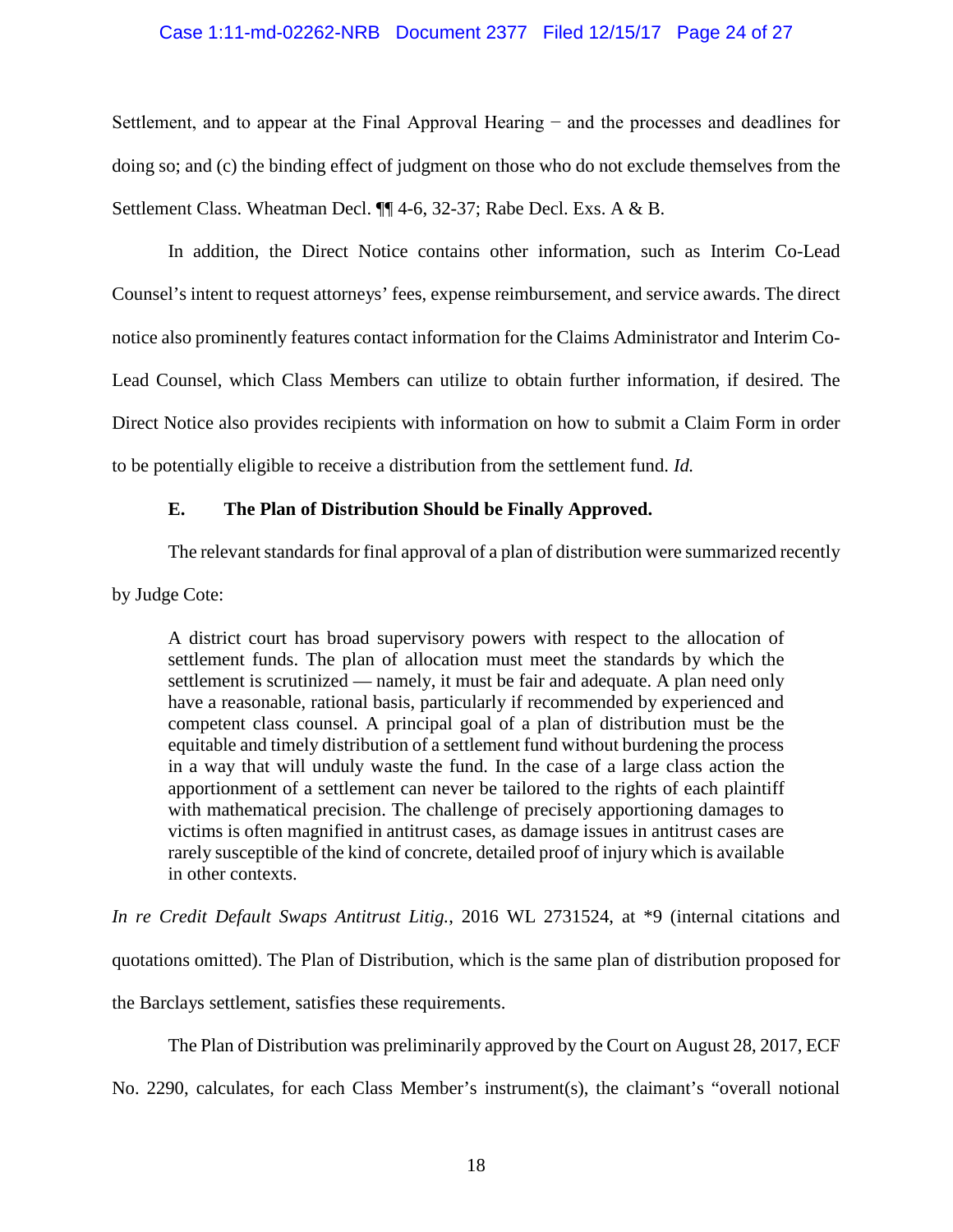# Case 1:11-md-02262-NRB Document 2377 Filed 12/15/17 Page 25 of 27

stake" as the sum of the "suppressed daily underpayments."<sup>[12](#page-24-4)</sup> The suppressed daily underpayments for each instrument are calculated as follows:

For each day during the class period when the Claimant had the right to be paid or to receive interest based upon the U.S. Dollar LIBOR rate, the suppressed daily underpayment equals: the dollar amount of the LIBOR-based payment that was due to the Claimant that day (using historical reported LIBOR rates and payment frequency) multiplied by the magnitude of suppression applicable for that day and then divided by the historical reported LIBOR rate for that day.

<span id="page-24-0"></span>Hausfeld Decl. ¶ 13. The Plan of Distribution proposes a pro rata distribution that is similar in structure to the plans of distribution that have been approved to apportion settlement proceeds in other financial instrument contexts. *See*, *e.g.*, *In re Credit Default Swaps*, 2016 WL 2731524, at \*4 ("The Plan determines the amount to be paid on each Class member's claim through three main steps: (1) identifying qualifying Covered Transactions; (2) estimating the amount of bid/ask spread inflation resulting from the Dealer Defendants' alleged conduct with respect to each Covered Transaction; and (3) calculating each claimant's recovery based on its *pro rata* share of the available Settlement Funds in relation to the recoveries to which all claimants who have submitted a valid claim are entitled."); *Veeco*, 2007 WL 4115809, at \*14 ("Each valid claim will then be calculated so that each authorized claimant will receive, on a proportionate basis, the share of the net settlement fund that the claimant's recognized loss bears to the total recognized loss of all authorized claimants."); *Global Crossing*, 225 F.R.D. at 462 ("Pro-rata distribution of settlement funds based on investment loss is clearly a reasonable approach."); *In re Platinum and Palladium Commodities Litig*., 2014 WL 3500655, at \*3 (S.D.N.Y. Jul. 15, 2014) (allocations based on artificiality on each trading day).

<span id="page-24-3"></span><span id="page-24-2"></span><span id="page-24-1"></span>In addition, Interim Co-Lead Counsel believe that the Plan of Distribution provides a fair

<span id="page-24-4"></span> <sup>12</sup> Plaintiffs retained Dr. Bernheim to create a model that estimates the "suppressed daily underpayments" for each day and each tenor during the class period.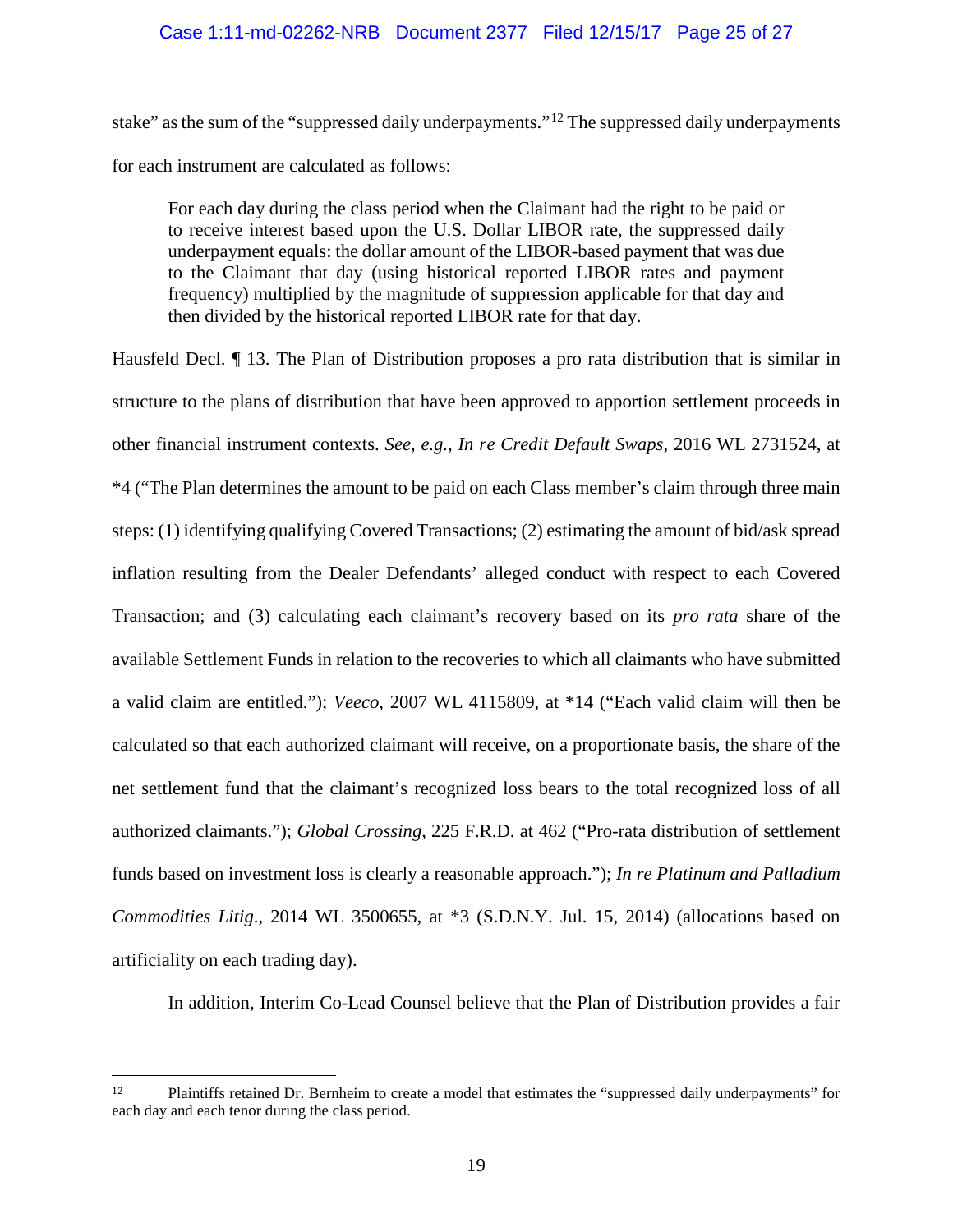#### <span id="page-25-1"></span>Case 1:11-md-02262-NRB Document 2377 Filed 12/15/17 Page 26 of 27

and reasonable method to equitably allocate the Net Settlement Fund among members of the Settlement Class who suffered losses as a result of the conduct alleged in this litigation, and their opinion is entitled to "considerable weight" by the Court. *See In re Am. Bank Note Holographics, Inc*., 127 F. Supp. 2d 418, 430 (S.D.N.Y. 2001) ("As with other aspects of the settlement, the opinion of experienced and informed counsel is entitled to considerable weight.").

Additionally, although unnecessary, Interim Co-Lead Counsel engaged independent allocation counsel, which met at arm's length and endorsed pro rata distribution of the settlement fund. Hausfeld Decl. ¶ 14.

Because the Amended Plan of Distribution represents a fair and equitable method for allocating the settlement funds among Settlement Class Members who submit valid claims, it merits final approval from the Court.

#### <span id="page-25-0"></span>**IV. CONCLUSION**

For the foregoing reasons, OTC Plaintiffs respectfully request the Court grant final approval to the Citi Settlement, certify the Settlement Class; grant final approval to the plan of distribution; find that notice to the Settlement Class comports with due process; and appoint Susman Godfrey and Hausfeld as counsel for the Settlement Class.

Dated: December 15, 2017

/*s/ Michael D. Hausfeld* Michael D. Hausfeld Hilary Scherrer Nathaniel C. Giddings HAUSFELD LLP 1700 Street NW, Suite 650 Washington, DC 20006 Telephone: 202-540-7200 Email: mhausfeld@hausfeldllp.com Email: hscherrer@hausfeldllp.com

*/s/ William Christopher Carmody*

William Christopher Carmody Arun Subramanian Seth Ard Geng Chen SUSMAN GODFREY L.L.P. 1301 Avenue of the Americas, 32<sup>nd</sup> Floor New York, New York 10019 Telephone: 212-336-3330 Email: bcarmody@susmangodfrey.com